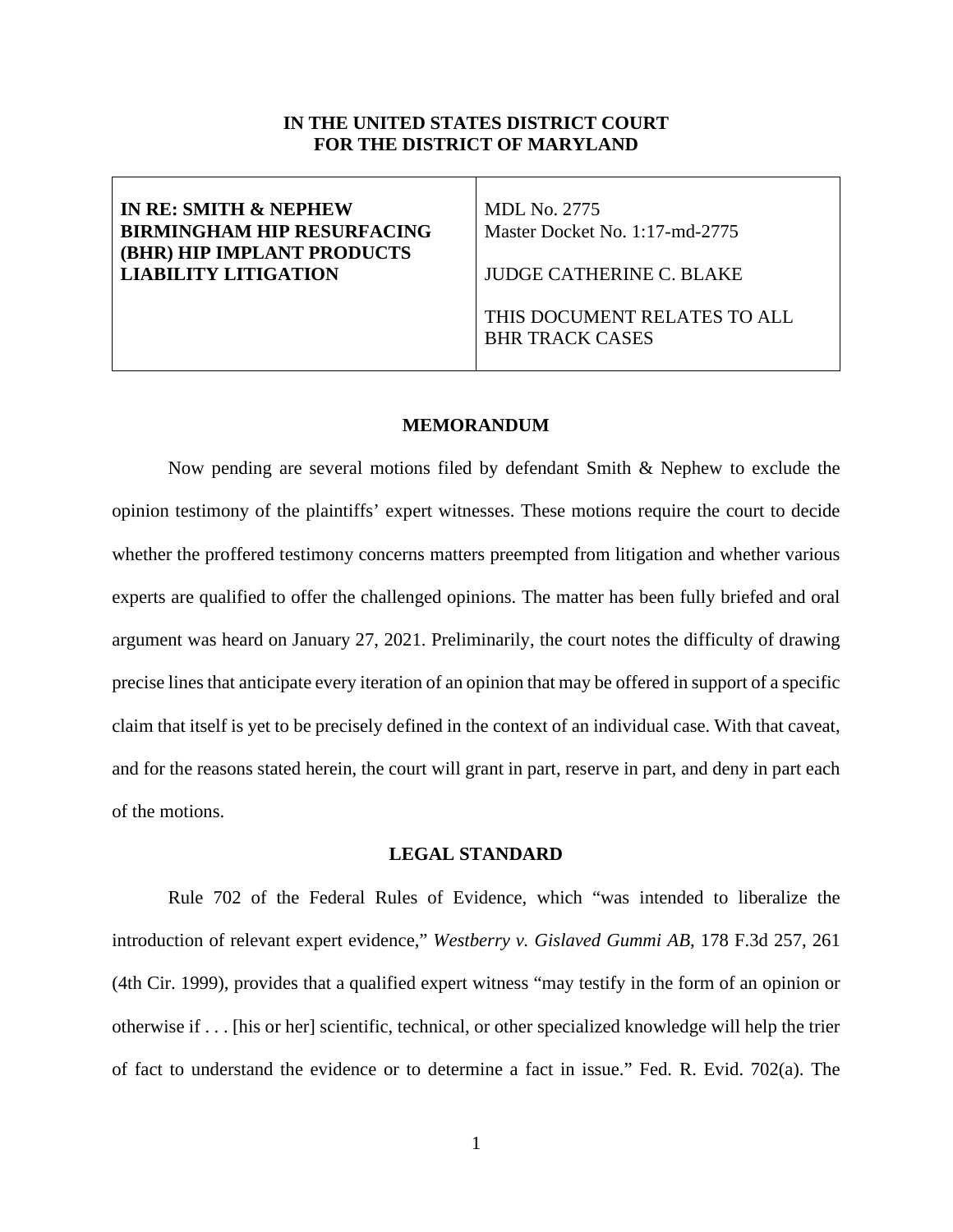expert's testimony must be "based on sufficient facts or data" and must be "the product of reliable principles and methods." Fed. R. Evid. 702(b), (c). And the expert must "reliably appl[y] the principles and methods to the facts of the case." Fed. R. Evid. 702(d).

It is the district judge's responsibility to make an initial determination of an expert's qualifications, *see* Fed. R. Evid. 104(a), and to "ensur[e] that an expert's testimony both rests on a reliable foundation and is relevant to the task at hand." *Daubert v. Merrell Dow Pharms.*, 509 U.S. 579, 597 (1993). Relevant evidence is of course that which "helps the trier of fact to understand the evidence or determine a fact in issue." *McKiver v. Murphy-Brown, LLC*, 980 F.3d 937, 959 (4th Cir. 2020) (internal quotation marks omitted). Reliable expert testimony is "based on scientific, technical, or other specialized knowledge and not on belief or speculation" and derives any inferences "using scientific or other valid methods." *Id.* (internal quotation marks omitted). The Supreme Court has identified five factors that the court may consider in evaluating the reliability of an expert's reasoning or methodology: (1) whether the particular scientific theory has been or can be tested; (2) whether the theory has been subjected to peer review and publication; (3) the known or potential rate of error; (4) whether there are standards controlling the method; and (5) whether the technique has gained general acceptance in the relevant scientific community. *See Daubert*, 509 U.S. at 593–94. These factors, which "may or may not be pertinent in assessing reliability," are not meant to be "definitive" or to constitute a "checklist." *Kumho Tire Co., Ltd. v. Carmichael*, 526 U.S. 137, 150, 151 (1999) (internal quotation marks omitted).

"As in all questions of admissibility," the party seeking the admission of expert testimony "must come forward with evidence from which the court can determine that the proffered testimony is properly admissible"—i.e., that it is reliable and relevant. *Md. Cas. Co. v. Therm-O-Disc, Inc.*, 137 F.3d 780, 783 (4th Cir. 1998). Yet the trial court's role as a gatekeeper is not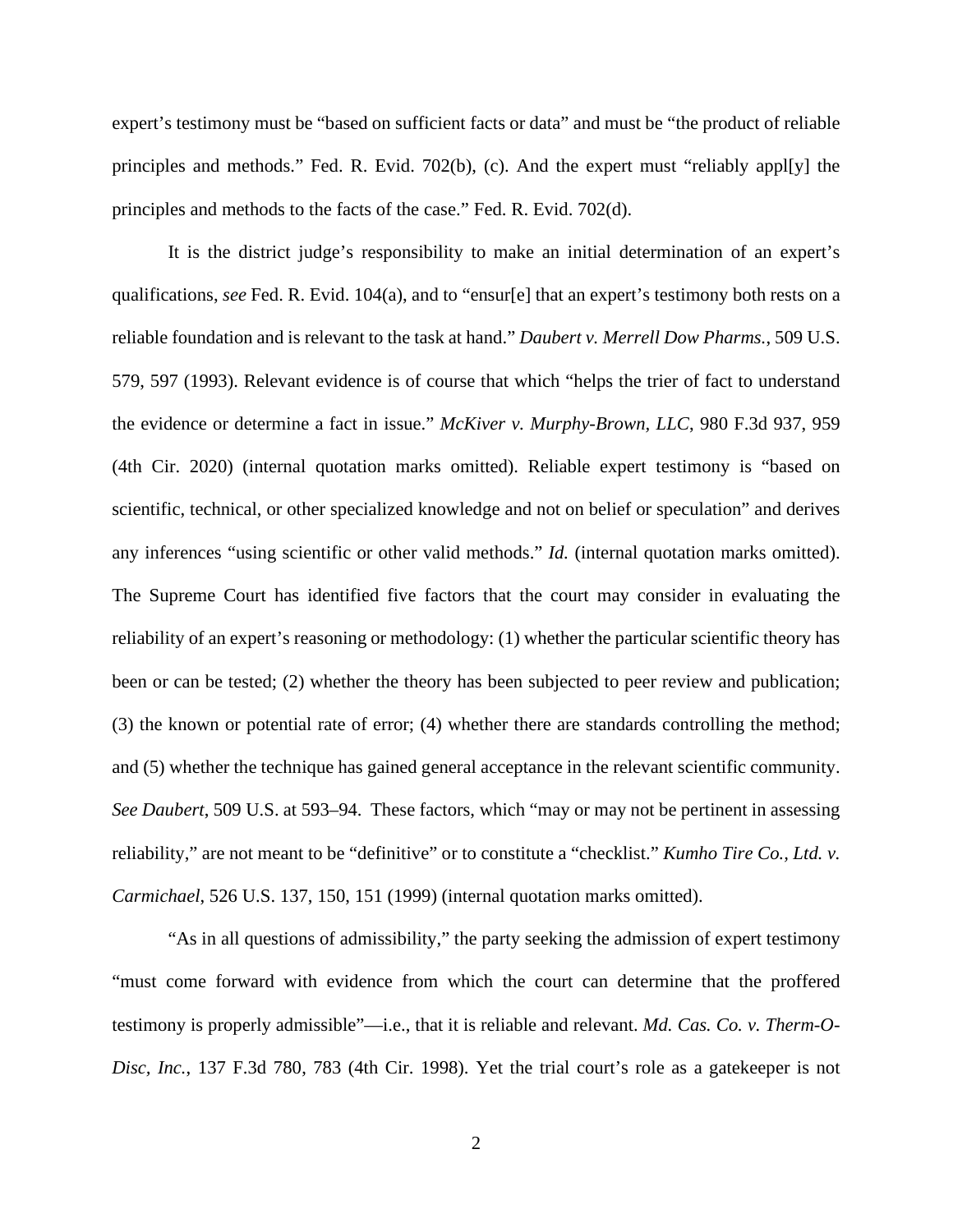intended to serve as a "replacement for the adversary system, and consequently, the rejection of expert testimony is the exception rather than the rule." *In re Lipitor (Atorvastatin Calcium) Mktg., Sales Practices and Prods. Liab. Litig*., 892 F.3d 624, 631 (4th Cir. 2018) (internal quotation marks omitted).

## **ANALYSIS**

The plaintiffs have retained as expert witnesses Larry Spears, Mari Truman, Jeffrey Shapiro, Yadin David, and L. Scott Marshall. Smith & Nephew contends that much of the testimony offered by these experts is inadmissible for either of two primary reasons: (1) it is irrelevant insofar as it only relates to claims preempted from this litigation and (2) the experts are not qualified to offer certain opinions. The court will first clarify which claims are preempted from litigation and then proceed to evaluate the admissibility of the various opinions challenged by Smith & Nephew.

#### **I. PREEMPTION**

As this court has explained in previous decisions, the states are expressly preempted from establishing with respect to devices intended for human use any requirements which are different from or in addition to requirements imposed under the FDA's statutory framework governing premarket approval of such devices. *See, e.g., In re Smith & Nephew Birmingham Hip Resurfacing (BHR) Hip Implant Prods. Liab. Litig.*, 300 F. Supp. 3d 732, 743, 745 (D. Md. 2018) (hereinafter "*In re BHR*"); *see also* 21 U.S.C. § 360k. State law requirements are different from or in addition to requirements under the statute if (1) the federal government has established requirements applicable to the challenged medical device and (2) the state law requirements are different from or in addition to those requirements and relate to safety and effectiveness. *See Riegel v. Medtronic, Inc.*, 552 U.S. 312, 321–24 (2008). Still, under *Riegel* states remain free to impose duties that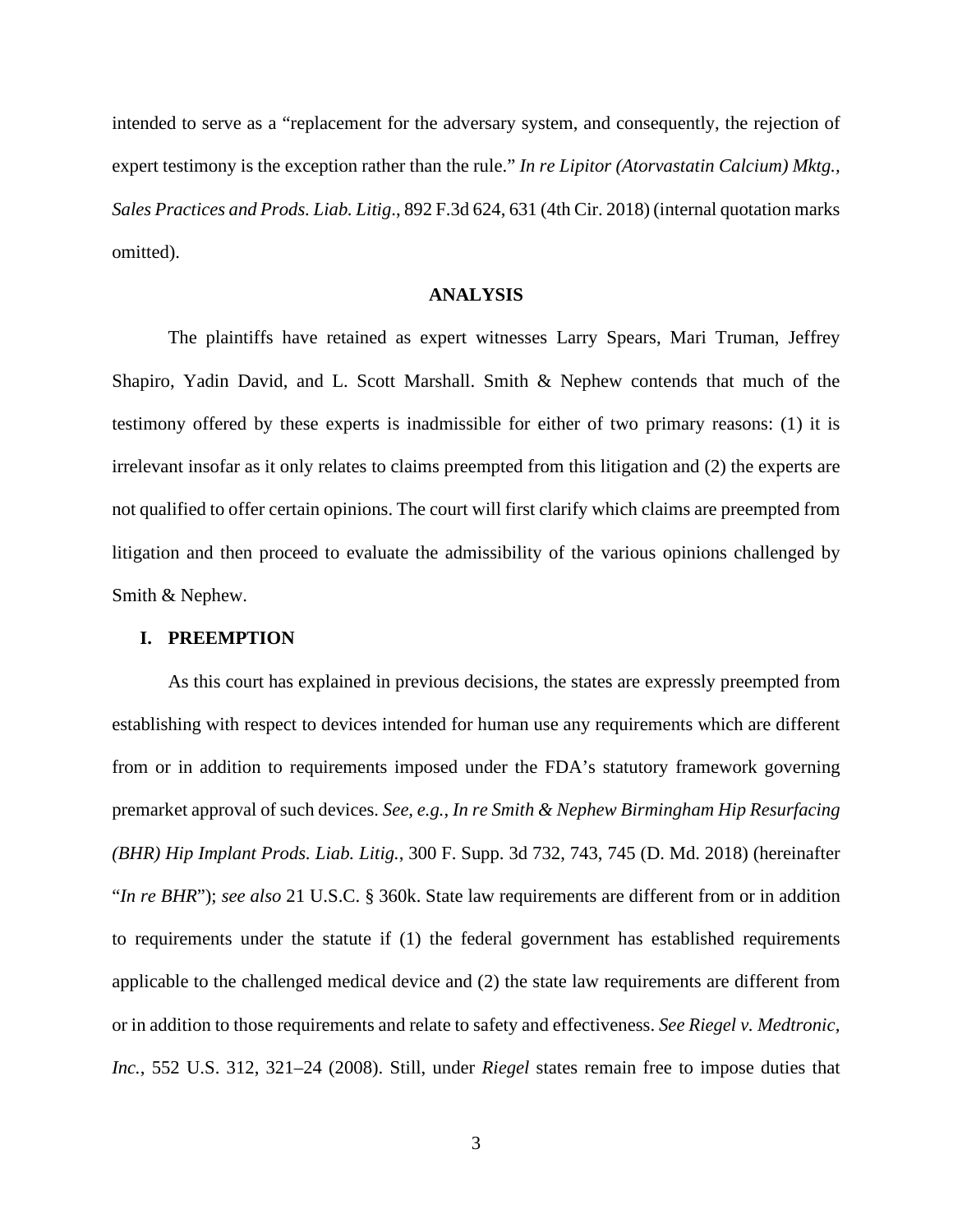parallel, rather than add to, federal requirements. *Id*. at 330. A state law parallels federal requirements if it seeks to impose liability for conduct that also violates an FDA regulation. *See Mink v. Smith & Nephew, Inc.*, 860 F.3d 1319, 1326 (11th Cir. 2017).

A state law is impliedly preempted by FDA regulations if the law exists "solely" by virtue of the federal requirements and is not a "traditional state tort law which [] predate[s] the federal enactments in question[]." *Buckman Co. v. Plaintiffs' Legal Comm.*, 531 U.S. 341, 353 (2001); *see* 21 U.S.C. 337(a) (subject to a few enumerated exceptions, all proceedings to enforce or restrain violations of the FDA statute must be brought by the federal government). A plaintiff therefore may not transform a federal regulation into a private right of action, even if a plaintiff may rely on preexisting and traditional state tort law to assert his or her claims. *See In re BHR*, 300 F. Supp. 3d at 747.

Preemption is a significant hurdle. To survive a preemption challenge, "a plaintiff has to sue for conduct that violates a federal requirement (avoiding express preemption), but cannot sue only because the conduct violated that federal requirement (avoiding implied preemption)." *Mink*, 860 F.3d at 1327.

This court has previously held that some of the plaintiffs' claims are preempted, including:

- any strict liability claims;
- any claim that Smith & Nephew had a duty to change its labeling;
- any claim that Smith & Nephew had a duty to directly warn patients or the medical community (as opposed to a duty to warn the FDA);
- any claim that attempts to impose liability on Smith & Nephew for claiming the BHR was safe (as opposed to safer than competitor models);
- and any claim that attempts to impose liability on Smith & Nephew for any representation the FDA required Smith & Nephew to make.

*In re BHR*, 300 F. Supp. 3d at 743, 745, 747–48. But the plaintiffs' other claims, to the extent they

parallel federal obligations, are not necessarily preempted. *See id*. at 743–44.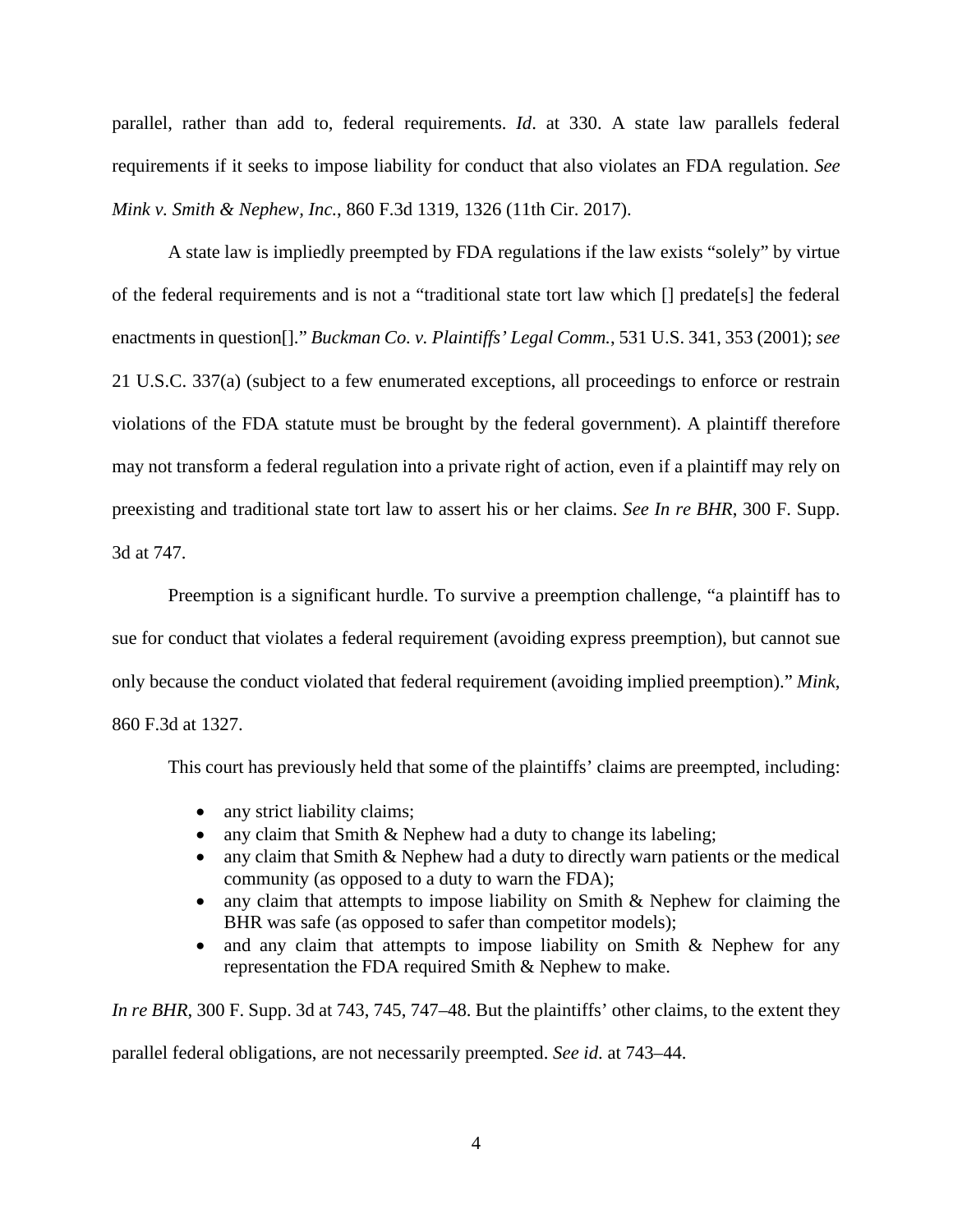Smith & Nephew points to this court's prior rulings to contend that much of the testimony offered by these experts is irrelevant insofar as it only relates to preempted claims. The plaintiffs' response, in essence, is that Smith & Nephew's arguments in support of preemption ignore the federal duties imposed by the conditions of the PMA approval. That approval, issued in 2006, authorized Smith & Nephew to begin commercial distribution of the BHR system subject to conditions requiring, among other things, a surgeon training program and the reporting of adverse events.

Condition No. 3 required Smith & Nephew to implement a surgeon training program "as outlined in the PMA." (ECF 2427, Ex. 9 at 6). To summarize, under Condition No. 3, the training was to include quarterly teleconferences or meetings for the first two years in order to provide clinical updates, discuss adverse events, and identify recommendations for improvements to the training program and to labeling. (*Id.*). As the plaintiffs explain in their opposition, the FDA did not initially provide any other specific requirements for the content of the surgeon training program, though Smith & Nephew created a program that was merged with the post-approval study requirements into a single document. (*See* ECF 2427, Ex. 119). The surgical training plan stated that it is important for surgeons to be "familiar with the indications, contraindications, warnings, and precautions." (*Id*. at ¶ 2.1). The program required Smith & Nephew to provide "thorough training" to a "Core Surgeon" group which would then acquire "actual device implantation experience." (*Id.*). The Core Surgeons would in turn "transfer their experience and knowledge to other interested surgeons in the US." (*Id.*). Both the introductory training for Core Surgeons and the later training for interested U.S. surgeons was to include lectures covering several topics, including "[a]nticipated PMA approved indications, contraindications, warnings, and precautions (as known at the time and reinforced after approval)." (*Id.* at ¶¶ 2.2, 2.4). And the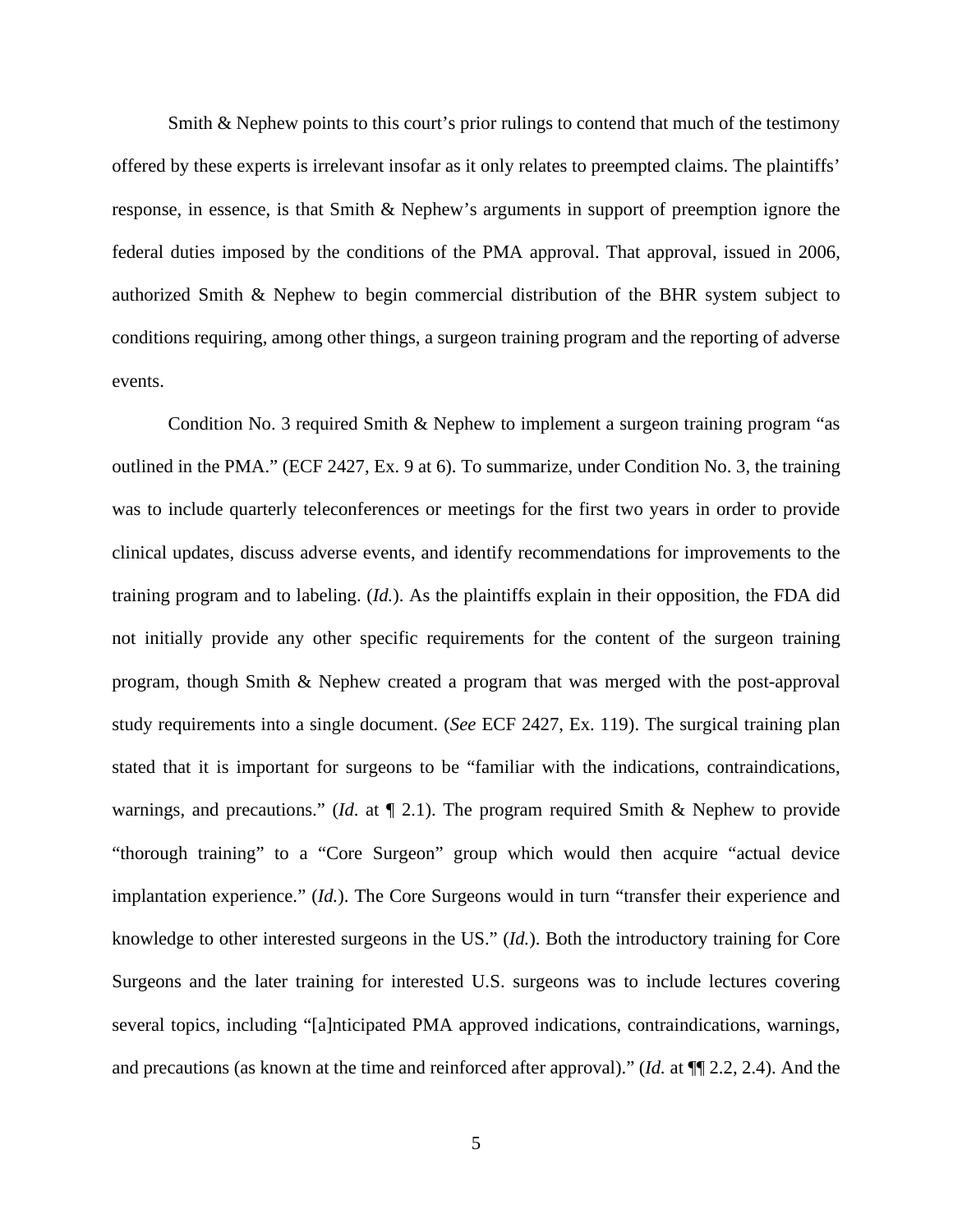training was to be "linked to the Post-Approval Study conducted in the U.S." as the Core Surgeons and others trained under the program would "participate in a Post-Approval Study." (*Id.* at ¶ 2.6).

Condition No. 4 required Smith & Nephew to provide data—at first on a biannual basis and then on an annual basis—analyzing "adverse events and complaints (including MDRs) received regarding the BHR system." (ECF 2427, Ex. 9 at 6). Additionally, it required Smith & Nephew to "use this analysis to provide a justification for modifications to the training program, post-approval study, labeling, and/or device design." (*Id.*). And it provided that "[a]ny modification to the post-approval study, labeling, and/or device design will be submitted for FDA review and approval prior to implementation." (*Id.*). The PMA provided that "continued approval . . . is contingent upon the submission of postapproval reports required under 21 CFR 814.84 at intervals of 1 year from the date of the original PMA." (*Id.* at 9). The PMA notes that the postapproval reports "shall include" an "[i]dentification of changes described in 21 CFR 814.39(a) and changes required to be reported to FDA under 21 CFR 814.39(b)," as well as a bibliography and summary "of unpublished reports of data from any clinical investigations or nonclinical laboratory studies involving the device or related devices" and "reports in the scientific literature concerning the device." (*Id.*). *See also* 21 C.F.R. § 814.84(b)(2)(i)–(ii) (requiring periodic reports to contain a summary and bibliography of unpublished and published reports of data from any clinical investigations or nonclinical laboratory studies involving the device).

Additionally, the PMA and 21 C.F.R.  $\S$  814.82(a)(9) requires Smith & Nephew to submit copies of written adverse reaction and device defect reports to the FDA after it receives or has knowledge about, among other things, "[a]ny adverse reaction, side effect, injury, toxicity, or sensitivity reaction that is attributable to the device" and either "has not been addressed by the device's labeling" or "has been addressed by the device'slabeling but is occurring with unexpected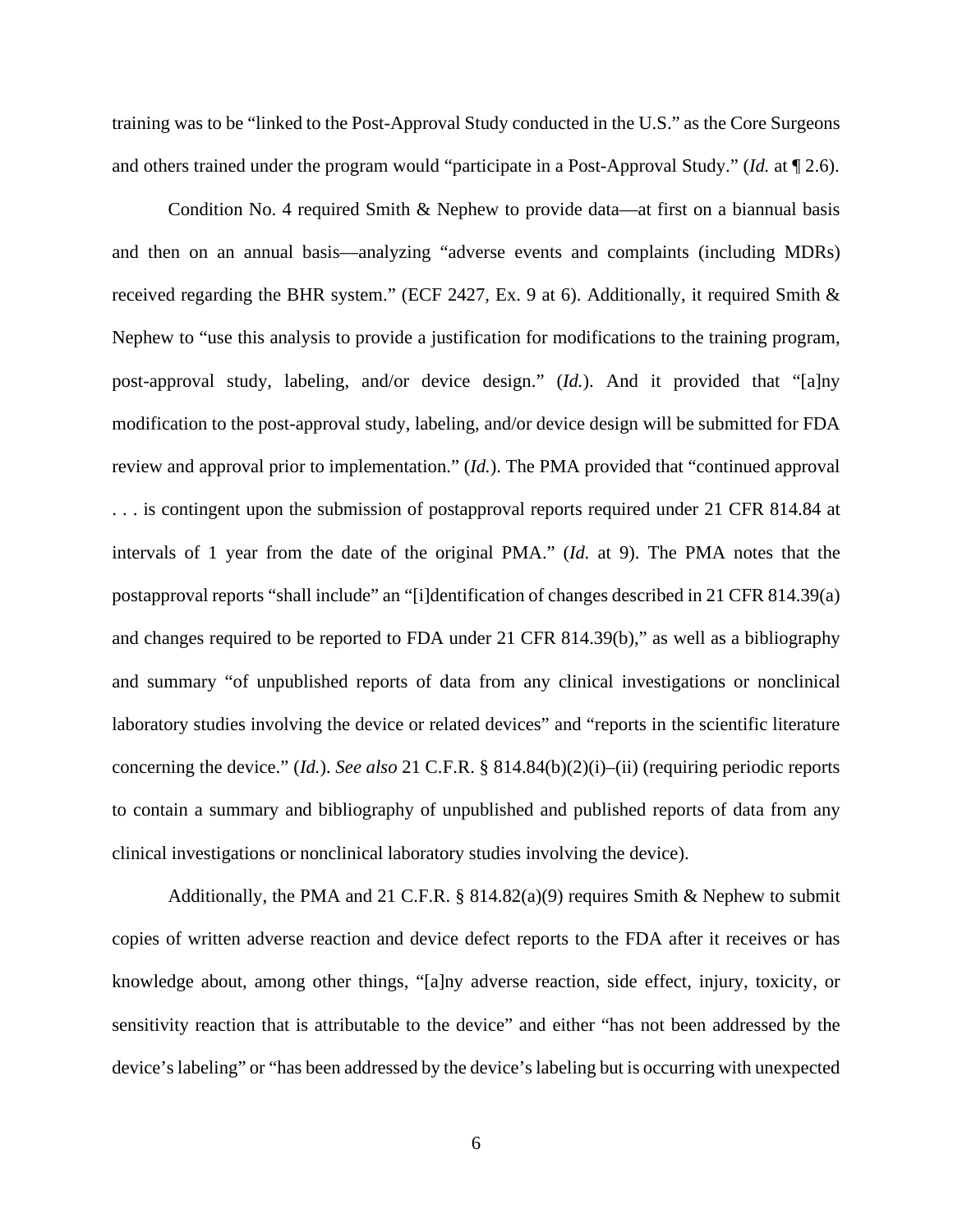severity or frequency." (ECF 2427, Ex. 9 at 9). And finally, the PMA and the Medical Device Reporting ("MDR") Regulation require Smith & Nephew to report to the FDA whenever they become aware of information that reasonably suggests a device marketed by the manufacturer may have caused serious injury or death or has malfunctioned and would be likely to cause or contribute to a death or serious injury if the malfunction were to recur. (*Id.* at 10). *See also* 21 C.F.R. § 803.10(c).

The PMA Approval Letter also advised Smith & Nephew that "the results of the postapproval studies, training program assessment, and adverse event analysis outlined in [Conditions] 1–4 . . . must be reflected in the labeling (via a supplement) when the post-approval study is completed, and/or at earlier timepoints, as needed." (ECF 2427, Ex. 9 at 6). Failure to comply with "any postapproval requirement constitutes a ground for withdrawal of approval of a PMA" and "[c]ommercial distribution of a device that is not in compliance with these conditions is a violation of the act." (*Id.* at 7). And regarding warranties, the PMA letter stated any warranty statements "must be truthful, accurate, and not misleading, and must be consistent with applicable Federal and State laws." (*Id.* at 3).

With this background in mind, the court will address Smith & Nephew's objections in turn.

#### **A. Premarket Approval and Fraud-on-the-FDA**

Smith & Nephew believes that several opinions offered by the plaintiffs' experts impermissibly seek to challenge the FDA's decision to grant a PMA or otherwise raise a fraud-onthe-FDA claim. These opinions include, among others, the following assertions:

- 1. "There were numerous pieces of information that Smith & Nephew did not provide to FDA during the PMA process." (ECF 2384-3, Ex. C, Spears Report at 6).
- 2. "FDA would have more likely than not delayed the approval decision" if Smith & Nephew had disclosed additional information. (*Id.* at 7).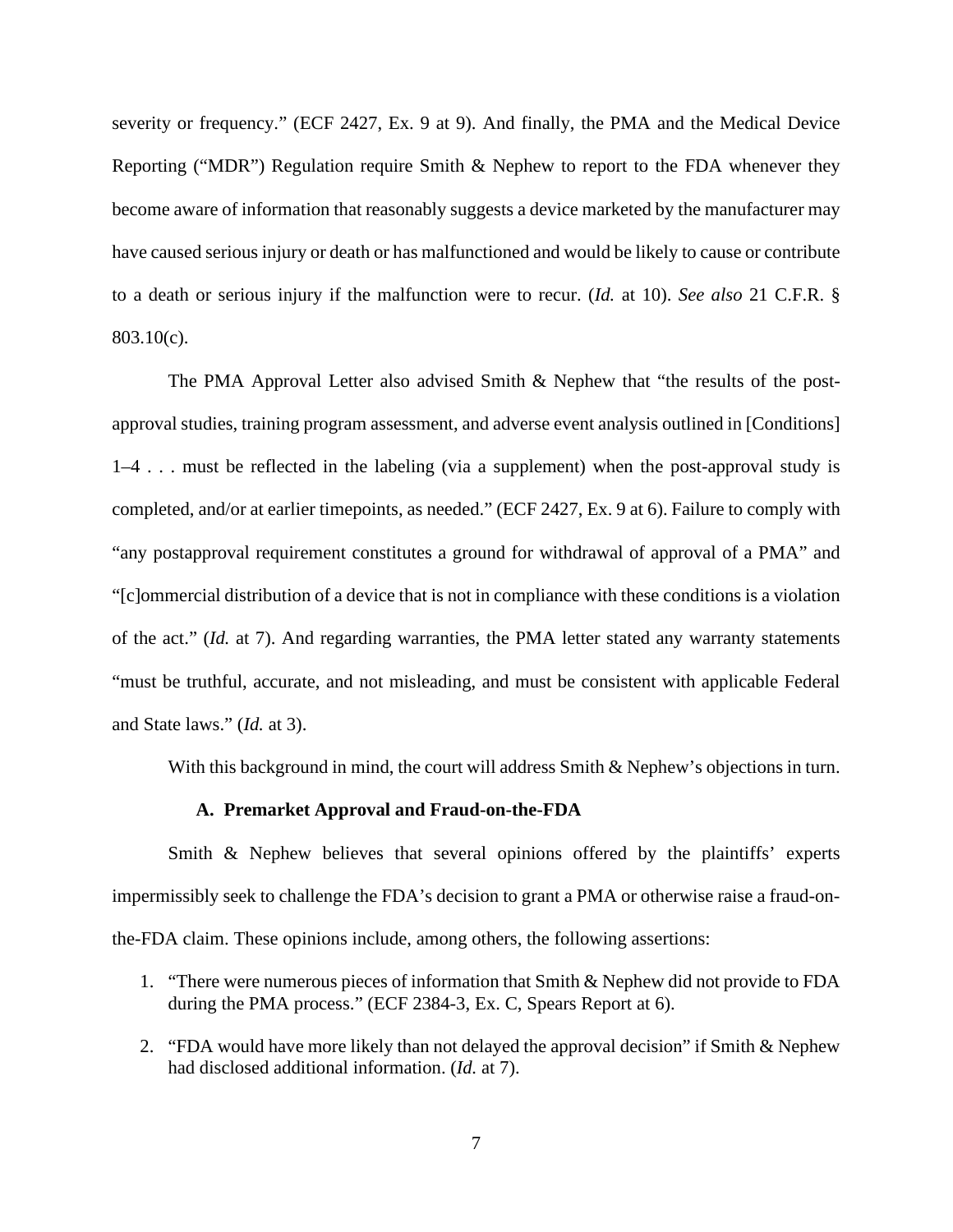- 3. "Smith & Nephew failed to provide FDA and surgeons implanting the BHR a reasonable assurance of the safety and efficacy of the BHR." (*Id.* at 4).
- 4. Smith & Nephew's "[a]nnual reports . . . contained misleading statements about what Smith & Nephew knew about [the BHR's] performance" (*Id.* at 21).
- 5. Smith & Nephew failed to disclose "data to the FDA during the PMA approval process." (ECF 2385-4, Ex. B, Truman Report at 5).
- 6. Smith & Nephew "failed to act as a reasonably prudent manufacturer in that it did not provide a reasonable assurance of safety and efficacy to the FDA when it used and submitted only five years of McMinn's data to seek and obtain approval." (ECF 2388-3, Ex. A, David Report at 10).
- 7. Smith & Nephew "failed to . . . provide the FDA with information regarding the learning curve for surgeons implanting the device." (*Id.*).

The plaintiffs believe that these opinions are admissible insofar as they point to violations of federal requirements which also could establish a state law negligence claim. Specifically, the plaintiffs argue that Smith  $\&$  Nephew violated its traditional state law duty to warn surgeons when it first introduced the BHR to market and that it acted negligently in seeking BHR approval based on the problematic data provided by the inventor of the BHR. (*See* ECF 2427, Opposition at 53). The plaintiffs believe violations of these state law duties can be shown through Smith & Nephew's purported violation of 21 U.S.C. § 360e, which provides that any person "seeking premarket approval for a class III device" may file with the FDA a report which "shall" contain "[a] statement that the applicant believes to the best of the applicant's knowledge that all data and information submitted" to the FDA "are truthful and accurate and that no material fact has been omitted in the report." 21 U.S.C.  $\S$  360e(c)(2)(A)(x).

In *Buckman Co. v. Plaintiffs' Legal Committee*, the Supreme Court described the FDA's various mechanisms to detect and punish false statements and fraud in the context of the 510(k) process—and, by reference, in the PMA approval process. 531 U.S. at 348–49. Because "the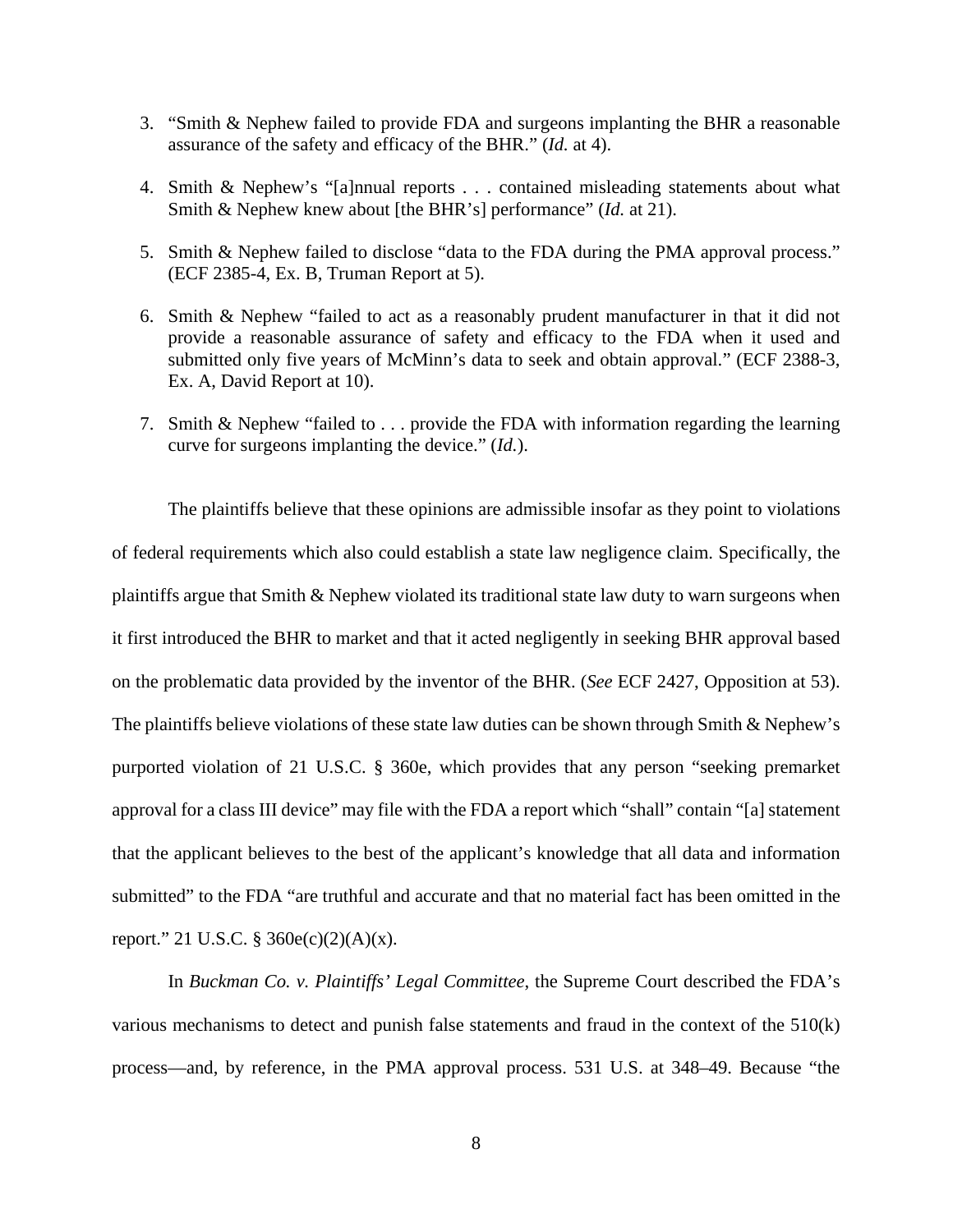federal statutory scheme amply empowers the FDA to punish and deter fraud" perpetrated against the agency, the Supreme Court held that a plaintiff's state-law "fraud-on-the-FDA claims conflict with, and are therefore impliedly preempted by, federal law." *Id.* at 348. The Court reasoned that fraud-on-the-FDA claims would "cause applicants to fear that their disclosures to the FDA, although deemed appropriate by [the FDA], will later be judged insufficient in state court." *Id.* at 351.

That is why, as this court has previously stated, "PMA approval is a decision left to the FDA[.]" *In re Smith & Nephew Birmingham Hip Resurfacing (BHR) Hip Implant Prods. Liab. Litig.*, No. 17-md-1775, 2018 WL 3079699, at \*2 n.4 (D. Md. June 20, 2018). If the plaintiffs were allowed to challenge the premarket approval process, courts would, contrary to Congress's desire, "have the power to declare medical devices unreasonably dangerous after the FDA had already granted device approval." *In re BHR*, 300 F. Supp. 3d at 743. It is of no avail that the plaintiffs here wish to assert not that Smith & Nephew committed fraud on the FDA, but rather that it was negligent in omitting material facts when submitting its PMA. The FDA has the power to require the submission of any additional information it deems necessary during the approval process, so a state law negligence claim which would impose further disclosure requirements than already provided for in the statute is preempted. *See* 21 U.S.C. § 360e(c)(2)(A)(xi); *cf. Buckman*, 531 U.S. at 348 (citing the parallel provision for the Section 510(k) process).

But not every allegation that a manufacturer has made misrepresentations to the FDA will constitute a preempted fraud-on-the-FDA claim. In *Hughes v. Boston Scientific Corp.*, the Fifth Circuit Court of Appeals addressed the question of whether a plaintiff's state law failure to warn claim would be preempted under *Buckman*. 631 F.3d 762, 775 (5th Cir. 2011). Hughes brought a failure to warn claim against the defendant manufacturer and attempted to base the claim on the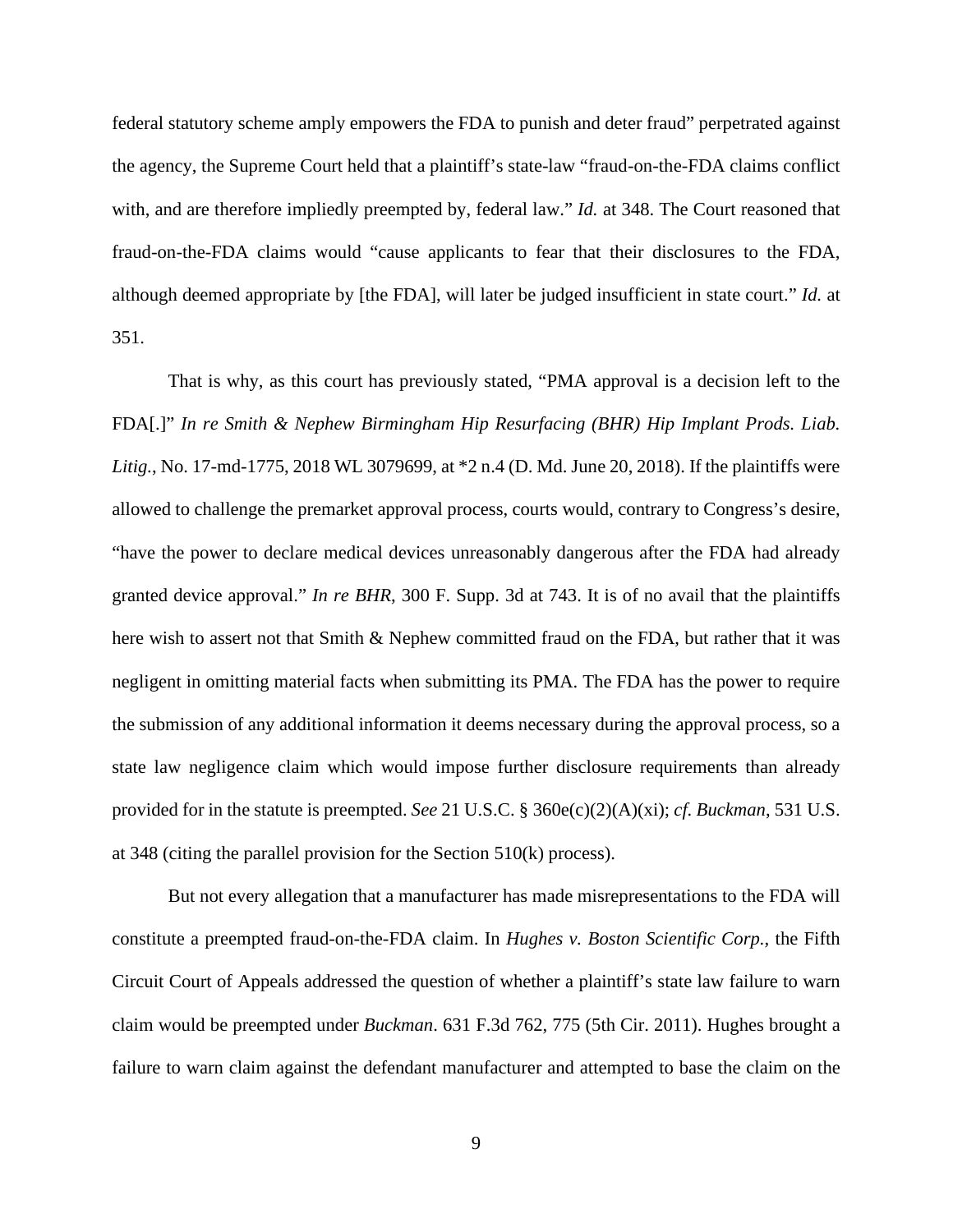corporation's violation of the FDA's MDR regulations. *Id.* In *Buckman*, by contrast, the plaintiffs attempted to assert a freestanding federal cause of action based solely on a violation of the FDA's regulations without reference to any parallel state law cause of action. 531 U.S. at 352–53 ("In the present case . . . the fraud claims exist solely by virtue of the [federal] disclosure requirements."). The Fifth Circuit held that Hughes' failure to warn claim, which was based on Mississippi tort law, was "not analogous to the 'fraud-on-the-FDA' theory in *Buckman*," which was based only on a violation of federal regulations. 631 F.3d at 775. Consequently, Hughes' failure to warn claims were not preempted. *Id.* at 776.

Thus, in accord with *Buckman*, the court will exclude the challenged testimony that relates to the PMA approval process.<sup>[1](#page-9-0)</sup> The claims to which such testimony might be relevant are expressly or impliedly preempted by federal law and such testimony would invite a jury to question the FDA's decision to grant premarket approval. On the other hand, in accord with *Hughes*, the court will not exclude any opinions that Smith & Nephew failed to make adequate disclosures in its required annual reports *after* receiving premarket approval, as those opinions may be relevant to a failure to warn claim that is not preempted. Smith & Nephew cannot defeat such failure-to-warn claims, which are based on a failure to comply with the conditions of premarket approval, simply by recharacterizing such claims as fraud-on-the-FDA claims. *See Hughes*, 631 F.3d at 775.

#### **B. Labeling**

<span id="page-9-0"></span><sup>1</sup> It is a separate issue whether any experts may properly offer opinions speculating as to hypothetical actions the FDA may or may not have taken, as Spears' second challenged opinion does—and as several other challenged opinions subsequently discussed within this memorandum do. The Fifth Circuit Court of Appeals has suggested, at least on the basis of Mississippi law, that an "entirely speculative" claim about regulatory actions the FDA may have taken is an untenable theory of causation. *Hughes v. Boston Sci. Corp.*, 631 F.3d 762, 776 n.12 (5th Cir. 2011). Yet the court does not dwell on this issue because counsel for the plaintiffs represented at oral argument that the plaintiffs would not seek to admit into evidence any such speculative testimony at trial.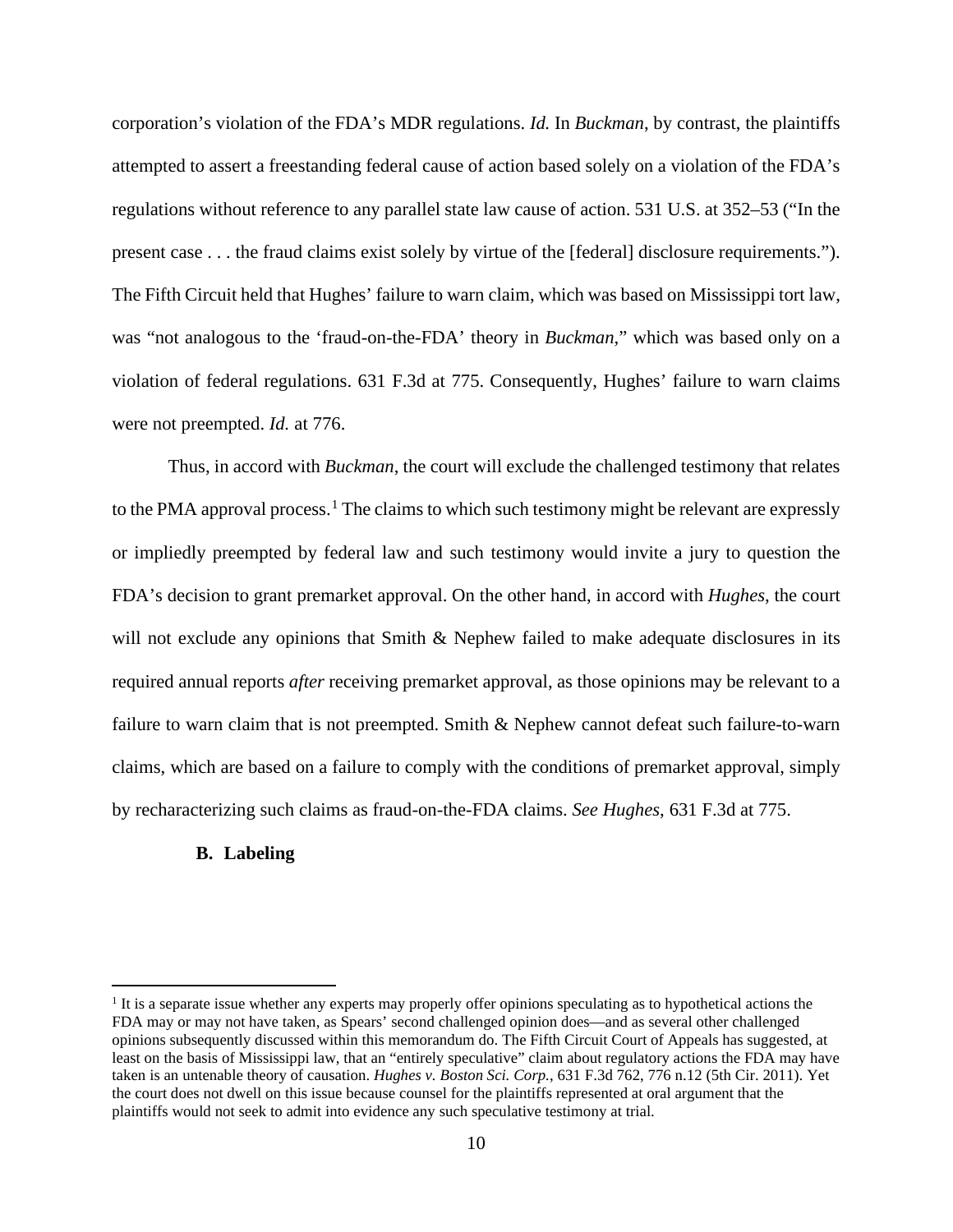Smith & Nephew believes that several opinions offered by the plaintiffs' experts impermissibly seek to challenge the adequacy of the BHR system's FDA-approved labeling. These opinions include, among others, the following assertions:

- 1. "Smith & Nephew was aware that females and smaller heads were not doing as well as the larger head sizes and thus it was necessary to make a label change in the [IFU]." (ECF 2384-3, Ex. C, Spears Report 12).
- 2. "A prudent medical device company is under a duty to . . . make product or labeling modifications when it has evidence of higher than expected failure rates." (*Id.* at 19).
- 3. The BHR's "labeling and IFUs inadequately addressed the incidence and severity of implant failure." (ECF 2386-3, Ex. A, Shapiro Report at 3).
- 4. The BHR's labeling and IFUs "failed to adequately provide physicians with information they needed to assess the propriety of using the BHR implant, or to enable them to have complete and accurate discussions with their patients about the risks, benefits and alternatives to the BHR medical device." (*Id.*).
- 5. Smith & Nephew failed to "use the analysis of adverse events and complaints . . . to inform surgeons of the known risks associated with the BHR through label changes." (ECF 2388- 3, Ex. A, David Report at 17).
- 6. Smith & Nephew "was under a duty to contact the FDA to request [the] addition of updated risk information as well as updated warnings [and] precautions[.]" (ECF 2385-4, Ex. B, Truman Report at 9).
- 7. With additional revision rate information, the "FDA would have more likely than not caused Smith & Nephew to seek product or labeling changes at that time." (ECF 2384-3, Ex. C, Spears Report at 22)
- 8. "The warnings and instructions provided with BHR were deficient at all times." (ECF 2385-4, Ex. B, Truman Report at 9).

The plaintiffs believe these opinions are admissible because Smith  $\&$  Nephew had a duty under PMA Condition No. 4 to analyze adverse events and provide a justification for labeling changes. But Condition No. 4 does not require Smith & Nephew to change its labeling; rather, it requires Smith & Nephew to provide the FDA with an "analysis of adverse events and complaints" which Smith & Nephew "agree<sup>[d]"</sup> to use to "provide a justification for modifications" to labeling.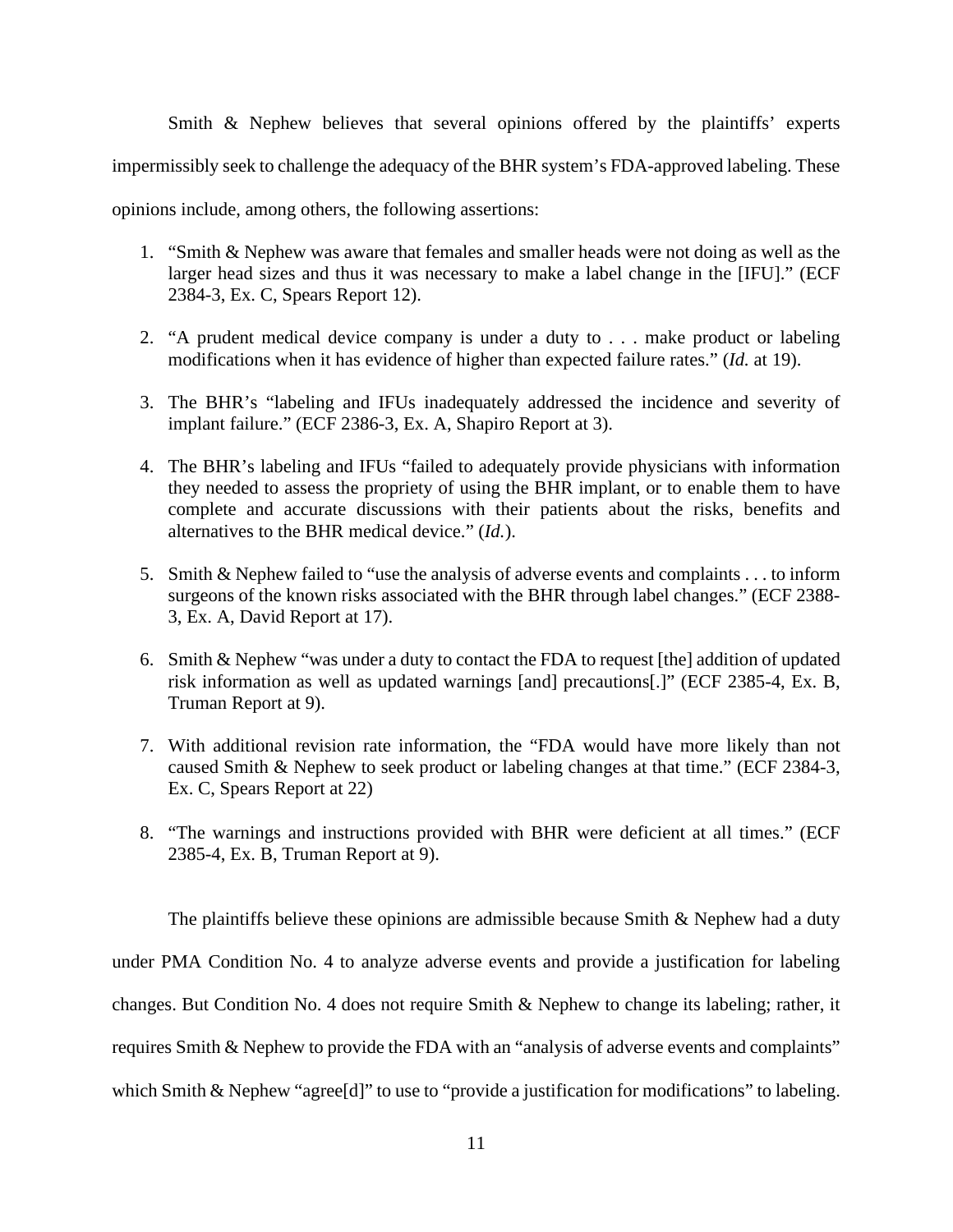(ECF 2427, Ex. 9 at 6). Significantly, though, "[a]ny modification" to labeling "will be submitted for FDA review and approval prior to implementation." (*Id.*). Thus, as this court previously held, "[a]ny claim . . . that Smith & Nephew had a duty to change its labeling . . . should be preempted as an attempt to impose requirements that add to or differ from federal regulations." *In re BHR*, 300 F. Supp. 3d at 745; *see also Hughes*, 631 F.3d at 769 (holding that the plaintiff's products liability claim challenging the adequacy of FDA-approved labeling was preempted). The court will therefore exclude the challenged testimony.

However, this ruling is not to be construed as applying wholesale to each theory underlying the plaintiffs' failure to warn claims. A claim which challenges a representation the FDA blessed in the approval process is preempted, while a claim challenging a warranty above and beyond any guarantee that was explicitly or implicitly approved by the FDA is not preempted. *See Wildman v. Medtronic, Inc.*, 874 F.3d 862, 868 (5th Cir. 2017). The plaintiffs may pursue their failure to warn claims, but they may not do so by challenging the sufficiency of the FDA-approved labeling.

#### **C. Warnings**

Smith & Nephew believes that several opinions offered by the plaintiffs' experts which suggest Smith & Nephew had a duty to warn doctors are impermissible in light of this court's prior ruling that any claims Smith & Nephew had a duty to send Dear Doctor letters or other communications to surgeons are expressly preempted. *See In re BHR*, 300 F. Supp. 3d at 745. Additionally, Smith & Nephew challenges any opinion that it had a duty to make changes to its medical training program. These opinions include, among others,  $2$  the following assertions:

1. "[The] FDA would not have prevented Smith & Nephew from providing [additional revision] data to surgeons through . . . Dear Doctor letters." (ECF 2384-3, Ex. C, Spears Report at 11).

<span id="page-11-0"></span><sup>&</sup>lt;sup>2</sup> Smith & Nephew also appears to challenge several opinions offered by Truman which go the issue of the adequacy of warnings, though it is not always clear whether those challenges are based on preemption or on Truman's qualifications. The plaintiffs rely heavily on *In re Biomet M2a Magnum Hip Implant Products Liability Litigation* to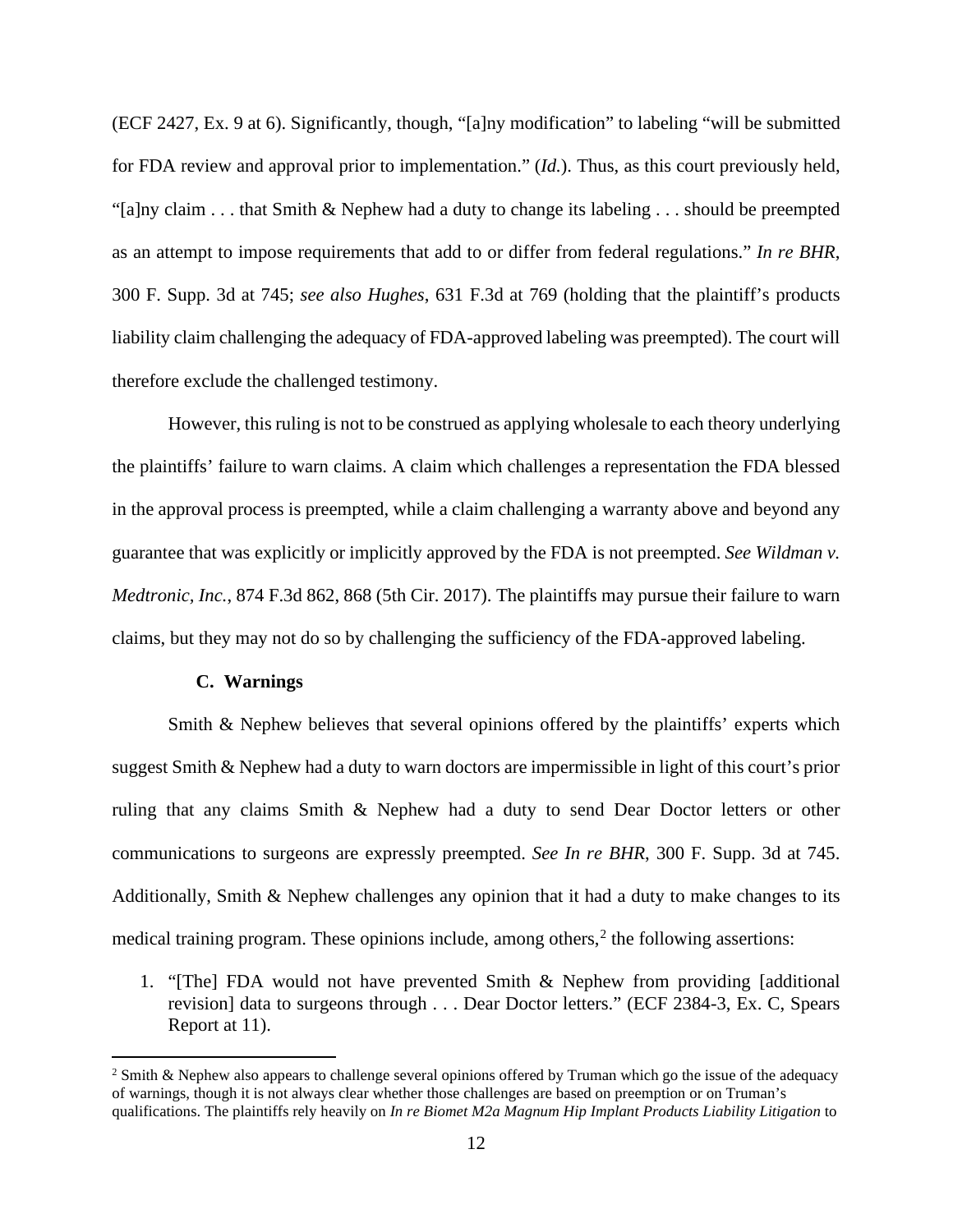- 2. Smith & Nephew should have provided revision data "to implanting surgeons . . . by way of . . . a Dear Doctor letter or other communication." (*Id.* at 20).
- 3. Smith & Nephew was under a duty to "communicate in unequivocal terms to the FDA and the professional and lay communities" any newly discovered information that a product did not provide a "safe patient experience." (ECF 2388-3, Ex. A, David Report at 6–7).
- 4. Smith & Nephew "did not notify surgeons already using its implants about failure issues when S&N made changes to the IFUs." (ECF 2386-3, Ex. A, Shapiro Report at 3).
- 5. "Smith & Nephew failed to . . . make changes to the . . . medical education program." (ECF 2384-3, Ex. C, Spears Report at 19).
- 6. Smith & Nephew's "surgeon training and medical education program failed to warn surgeons" in its core training group about the "1,000 surgery learning curve" and "about appropriate patient selection." (ECF 2386-3, Ex. A, Shapiro Report at 35).

The plaintiffs cite to *Williams v. Smith & Nephew* for the proposition that a duty to warn under Maryland law "extends beyond the time of sale, and requires the manufacturer to make 'reasonable efforts' to convey an effective warning" and for the idea that "reasonable efforts" include warning a third party "such as the FDA." 123 F. Supp. 3d 733, 742–43 (D. Md. 2015) (citation omitted). At first glance, the quoted language appears to leave open the possibility that a failure to warn claim could encompass a theory that a manufacturer had a duty to directly warn surgeons or the general public. But a closer reading of the case forecloses that possibility. In analyzing the plaintiffs' failure to warn claim in that case, the court noted that the claim was premised on specific duties imposed on the manufacturer by the PMA, including the duty to provide the FDA adverse reaction and device defect reports, as well as the duty to report to the

support their argument that Truman is qualified to offer opinions about the adequacy of Smith & Nephew's warnings. No. 3:12-MD-2391, 2017 WL 10845178, at \*12–13 (N.D. Ind. Dec. 21, 2017). But *In re Biomet* dealt only with Truman's qualifications, *i.e.*, whether her opinions were reliable; it did not deal with preemption, *i.e.*, whether her testimony would be relevant to claims in the litigation. Therefore, this court's preemption ruling with respect to warnings generally will apply with equal force to any opinions about the adequacy of Smith & Nephew's warnings offered by Truman specifically.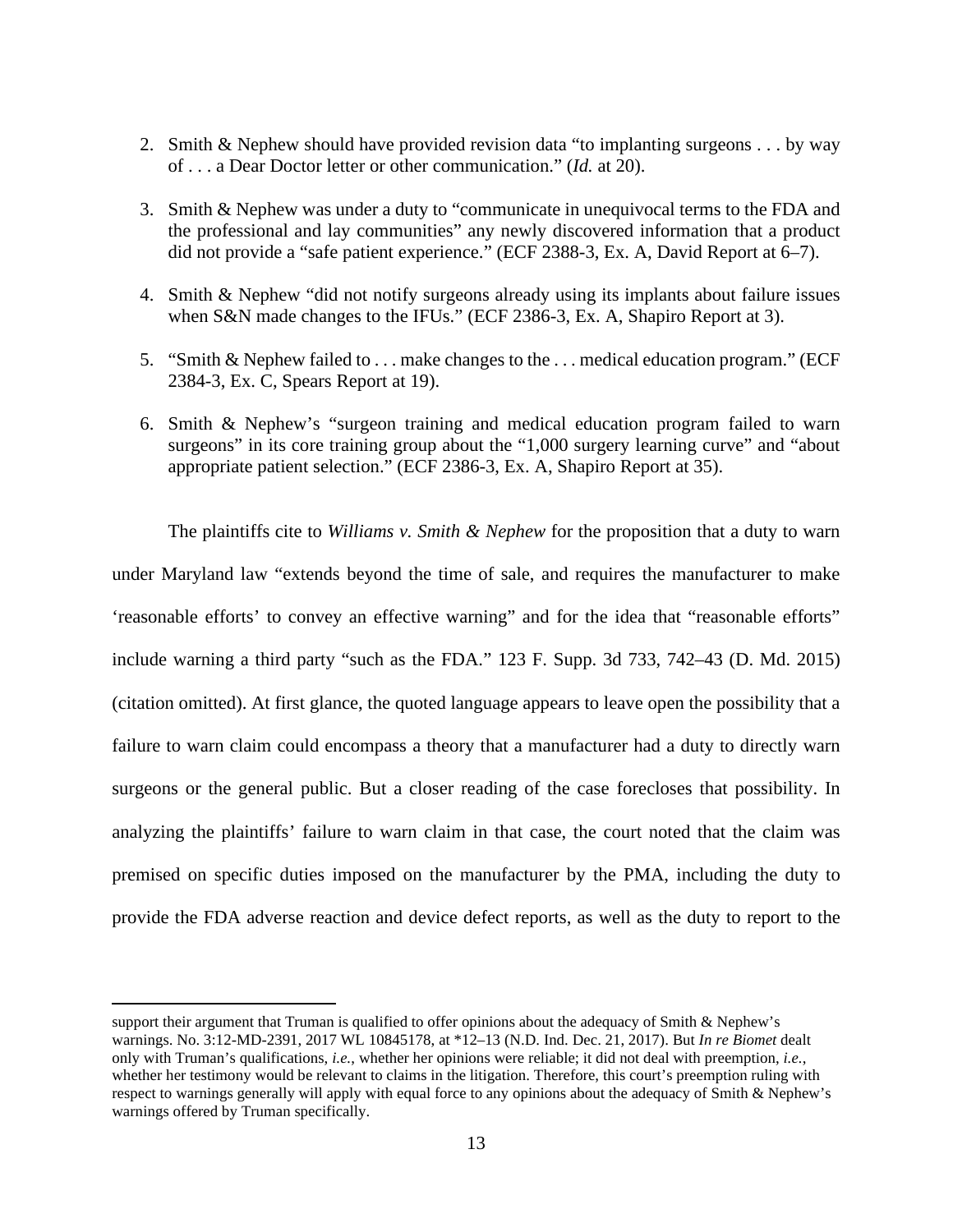FDA whenever the manufacturer becomes aware that their device may have caused a death or serious injury. *Id*. Thus, the plaintiffs' failure to warn claims in *Williams* were, like those in *Hughes*, "based only on [the manufacturer's] failure to comply with FDA regulations" and were therefore "not expressly preempted." *Hughes*, 631 F.3d at 769.

That is why, in *In re BHR*, this court stated that any claim that Smith & Nephew had a duty to "communicate information to patients or the medical community . . . should be preempted as an attempt to impose requirements that add to or differ from federal regulations." 300 F. Supp. 3d at 745; *see also Bass v. Stryker Corp*., 669 F.3d 501, 515 (5th Cir. 2012) (noting that where the plaintiff did not plead that the defendant failed to include FDA-approved warnings, any claim that the defendant had a duty to warn consumers was preempted under Section 360(k)). Accordingly, the court will exclude the challenged testimony relating to Dear Doctor letters and other communications to the medical community or patients, but the court also notes that testimony opining that Smith & Nephew had a duty under the PMA or another federal requirement to disclose certain information to the FDA directly could still be relevant to a parallel state law failure to warn claim (as a portion of David's opinion, cited above, does), so long as that claim can be proved based on a violation of a condition imposed by the FDA.<sup>[3](#page-13-0)</sup>

As to the claims about Smith & Nephew's duty to make changes to the medical education program, the plaintiffs have not identified any specific federal requirement which would require such changes. As this court previously noted, PMA Condition No. 3 required that Smith & Nephew

<span id="page-13-0"></span><sup>3</sup> *De La Paz v. Bayer Healthcare LLC* is instructive on this point. In that case, the U.S. District Court for the Northern District of California explained that "a claim based on the failure to warn the FDA of adverse events is not preempted to the extent start tort law recognizes a parallel duty," with the caveat that "a claim based on a failure to warn physicians or patients of adverse events would be preempted." 159 F. Supp. 3d 1085, 1096–97 (N.D. Cal. 2016). To state a failure to warn claim under California law, the plaintiff would have to prove that if the defendant had properly reported the adverse events to the FDA as required under federal law, that information would have reached her doctors in time to prevent her injuries. *Id.* at 1097. Ultimately, the court held that the plaintiff had pled no facts to plausibly indicate that she or her doctor would have become aware of the adverse events that were purportedly withheld even if the defendant had timely reported them. *Id.*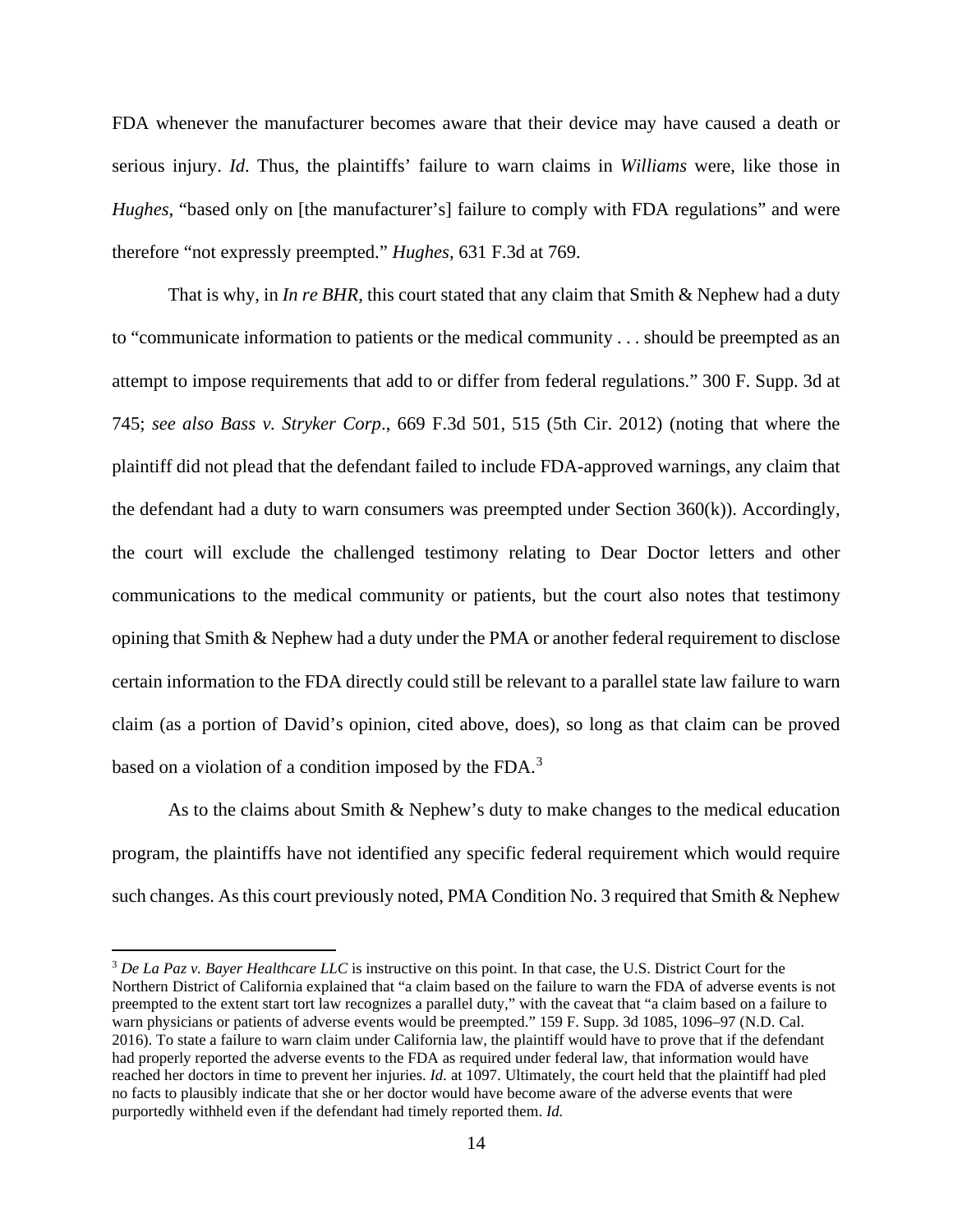implement a surgeon training program, *see In re BHR*, 300 F. Supp. 3d at 744, but no requirement to make updates to that program has been identified. (ECF 2427, Ex. 9 at 6). And PMA Condition No. 4, contrary to the plaintiffs' assertion, did not require Smith & Nephew to make changes to its medical education program; rather, it required it to analyze adverse events and provide a justification for any proposed changes to its medical education program. (*Id.*). Absent a federal violation, the court must exclude any testimony suggesting Smith & Nephew had a duty to modify its training program; such a claim would add to, or differ from, the federal requirement that Smith & Nephew merely implement a training program. *See Riegel*, 552 U.S. at 330.

## **D. Withdrawal**

Smith & Nephew argues that several opinions offered by the plaintiffs' experts which suggest Smith & Nephew had a duty to withdraw its BHR system from the market earlier are impermissible in light of this court's prior ruling that only the FDA has the authority to withdraw approval from a device. *See In re BHR*, 300 F. Supp. 3d at 737 n.5. The challenged opinions include, among others, the following statements:

- 1. Smith & Nephew's voluntary withdrawal of smaller BHR component sizes "should have been taken much earlier." (ECF 2384-3, Ex. C, Spears Report at 19)
- 2. "[The] FDA would have likely opened an additional line of questioning regarding risk, and would have clearly sought . . . withdrawal from the market of the BHR in head sizes 46 mm and below." *(Id.* at 27).
- 3. "Smith & Nephew was obligated to contraindicate use of head sizes < 48 mm and to contraindicate use of BHR in females in 2009 and again in 2012 when it withdrew the R3." (ECF 2385-4, Ex. B, Truman Report at 8).
- 4. "[C]atastrophic failure[s]" associated with "metal-on-metal articulation devices" should have been "a clear red flag to discontinue use of the BHR product." (ECF 2386-3, Ex. A, Shapiro Report at 10).
- 5. Smith & Nephew "had a duty to stop selling BHR to [certain patients]." (ECF 2388-3, Ex. A, David Report at 35).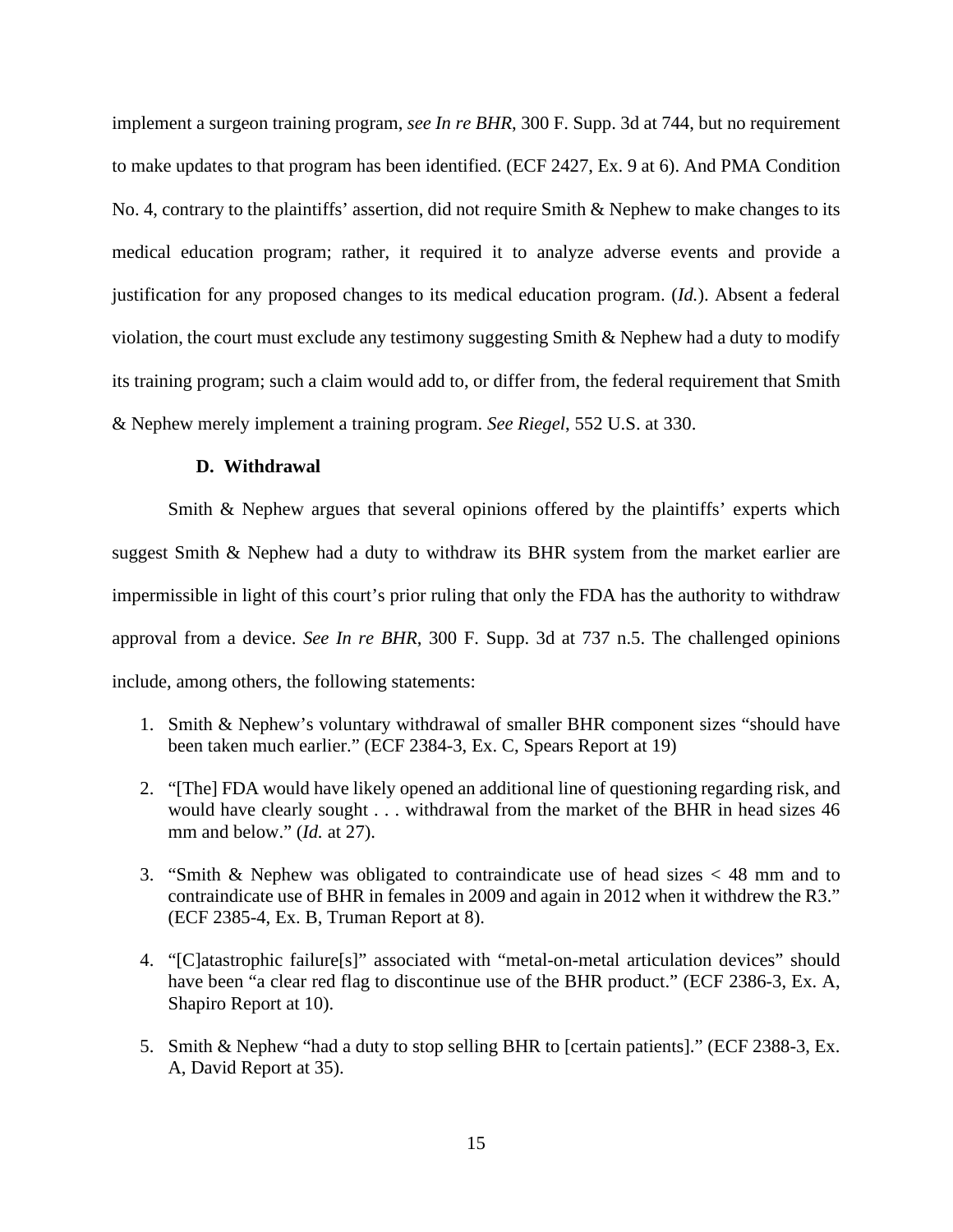The plaintiffs argue that Smith & Nephew voluntarily withdrew its products based on the results of post-market surveillance required by the FDA, and that therefore this decision was required under the PMA. This is only partially correct. Smith & Nephew undoubtedly had a duty, under PMA Condition No. 4 and the federal regulations, to report adverse events to the FDA. But any claim that Smith & Nephew had a duty to withdraw its products adds to or differs from the federal requirements, which vests in the FDA the sole authority to withdraw approval. 21 U.S.C. § 360e(e)(1)(A)–(B); *see also In re BHR*, 300 F. Supp. 3d at 737 n.5 ("Only the FDA has authority to withdraw approval from a device, and it did not do so here."). Accordingly, the court will exclude the challenged statements.

### **E. Duties of a Reasonable Manufacturer**

Smith & Nephew also challenges any opinions offered by the plaintiffs' experts regarding the duties of a reasonable manufacturer that are not also pinned to federal requirements. The challenged opinions include, among others, the following statements:

- 1. "Smith & Nephew could have and should have raised more questions [about registry data in the period between 2007 and 2009] and followed up appropriately. Smith & Nephew did not provide this analysis to the FDA as required by PMA Condition No. 4." (ECF 2384-3, Ex. C, Spears Report at 9–10).
- 2. Smith & Nephew failed to "act as a reasonably prudent manufacturer" in that it "elected to rely on [a] single study source that was never replicated or validated by others" and that was "limited to five years of clinical data." (ECF 2388-3, Ex. A, David Report at 8).

With respect to Spears's opinion, Smith & Nephew points to his deposition testimony to conclude that he has conceded that the duty of a reasonable manufacturer is not pinned to any federal requirement at all. (*See* ECF 2384-2, Ex. B, Spears Dep. at 142:19–143:2 (Question: "[H]ave you identified anything else outside of this document from the 2007 to 2008 time period that the company failed to provide to FDA in violation of an FDA requirement?" Answer: "The answer to that is no.")). And yet Smith & Nephew's expert, Dr. Tillman, testified that companies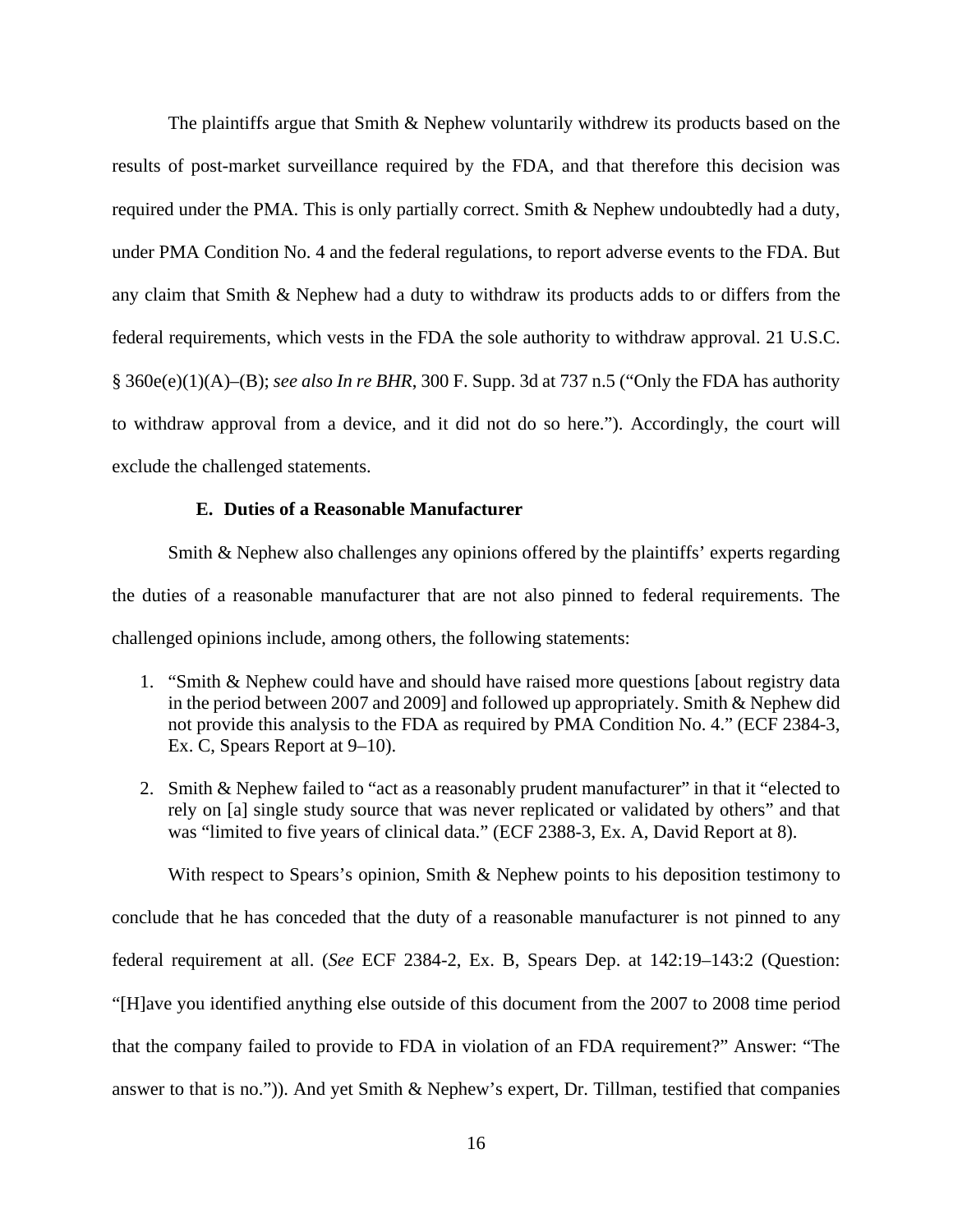have a duty under the federal regulations to report to the FDA in their annual reports any published or unpublished data, including from registries, that are known or reasonably should be known to the applicant. (*See* ECF 2427, Ex. 24, Tillman Dep. at 112:10–115:15). *See also* 21 C.F.R. §  $814.84(b)(2)(i)$ –(ii) (requiring periodic reports to contain a summary and bibliography of unpublished and published reports of data from any clinical investigations or nonclinical laboratory studies involving the device which should reasonably be known to the manufacturer).

To the extent that any expert testimony seeks to rely exclusively on state law duties that are not pinned to federal requirements, they are irrelevant to the remaining claims in this case. But Spears' challenged opinion, to the extent it is based on a violation of a federal regulation or a condition of approval, is not preempted and the court will not exclude it. David's opinion, on the other hand, will be excluded as it does not appear to be based on any federal requirement. *See Riegel*, 552 U.S. at 330. If anything, the opinion would be relevant only to a fraud-on-the-FDA claim, which as previously explained, is preempted. *See supra*, Section I.A.

#### **F. Unreasonably Dangerous**

Finally, Smith & Nephew challenges certain opinion testimony which seeks to establish that the BHR system was unreasonably dangerous, arguing that such testimony runs afoul of this court's prior holding that once a device obtains premarket approval a state law cannot declare it unreasonably dangerous. *See In re BHR*, 300 F. Supp. 3d at 743. The challenged opinions include:

- 1. "[A metal on metal system] is inherently and unreasonably dangerous and defective." (ECF 2385-4, Ex. B, Truman Report at 15).
- 2. "[M]etal-on-metal articulations have been shown, in general, and including the BHR device, to be at a higher risk for failure, when compared to the standard metal-on-plastic designs." (ECF 2386-3, Ex. A, Shapiro Report at 2).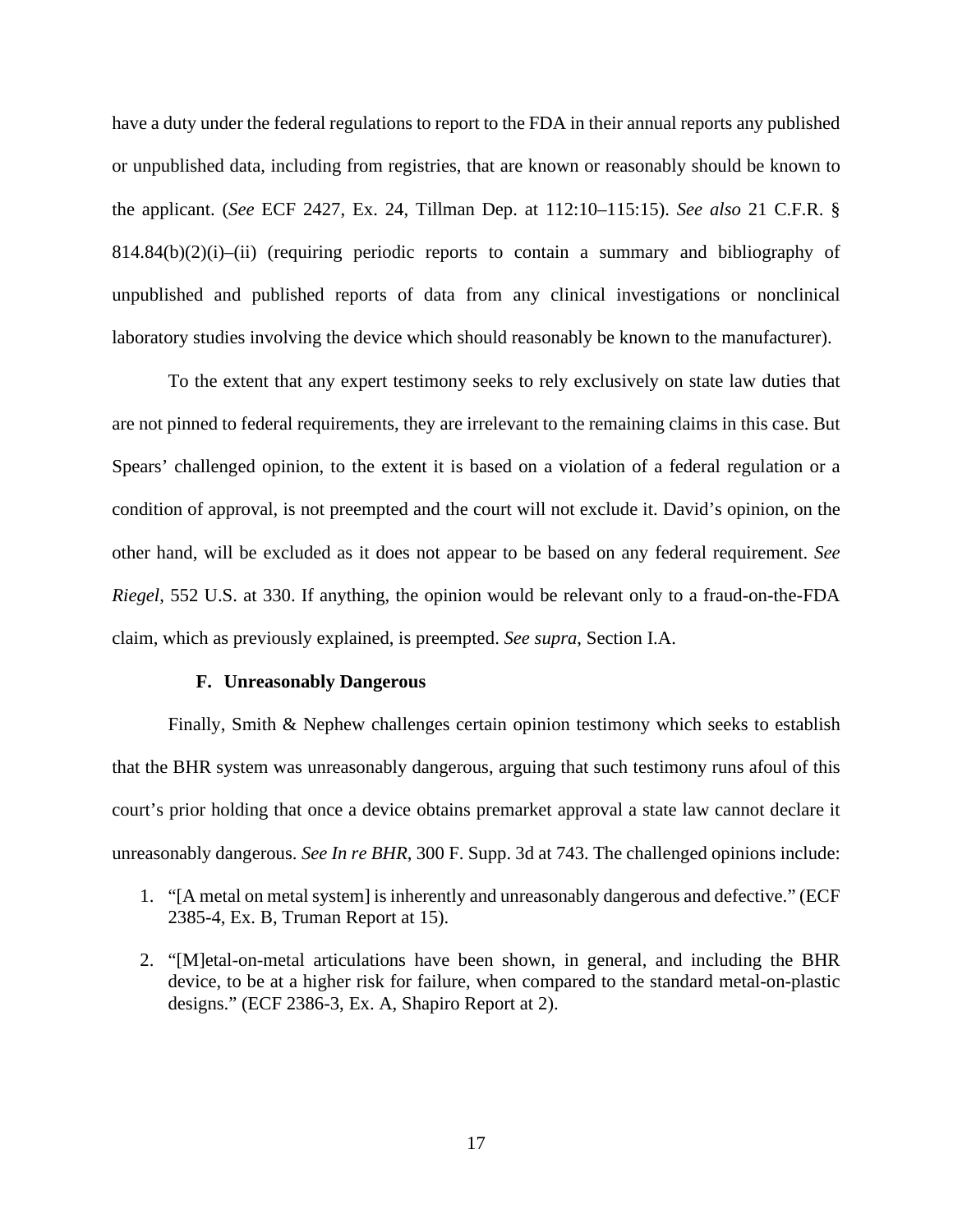3. Smith & Nephew "had a duty to . . . change the design to reduce risks to women and men [posed by implanting certain head sizes]."[4](#page-17-0) (ECF 2388-3, Ex. A, David Report at 35).

The plaintiffs argue that this testimony supports a failure to warn theory in that Smith  $\&$ Nephew was "required to provide surgeons a reasonable assurance of safety and efficacy of the BHR." (ECF 2427 at 53). Yet as this court has previously stated, Congress has left questions about the safety and efficacy of a device to the FDA. *See In re BHR*, 300 F. Supp. 3d at 743. Because premarket approval "is FDA recognition of a particular medical device's fitness for the market," once that approval is received, "the BHR system cannot be labeled unreasonably dangerous by state law[.]" *Id.* Accordingly, the court will exclude any testimony that seeks to label the BHR system inherently and unreasonably dangerous in a manner that would add to or differ from federal requirements.

## **II. OTHER CHALLENGES**

Smith & Nephew next raises several other challenges to the plaintiffs' expert testimony. These challenges can be grouped into the following general categories with respect to Spears, Truman, Shapiro, and David: (1) expert qualifications, (2) speculative testimony, (3) factual narratives and summaries, and (4) legal conclusions. The challenges to Marshall's testimony are made largely on grounds of relevance and reliability. The court will address each category in turn before proceeding to analyze Marshall's opinions.

## **A. Qualifications**

Smith & Nephew argues that Spears, who worked in the FDA's Office of Compliance, is not qualified to testify as to matters that were within the purview of the Office of Device Evaluation; that Truman, a biomedical engineer, is not qualified to testify about medical or

<span id="page-17-0"></span><sup>4</sup> Smith & Nephew also contends that David lacks adequate data to make this conclusion. Because the court holds that this testimony is preempted, it need not reach the issue.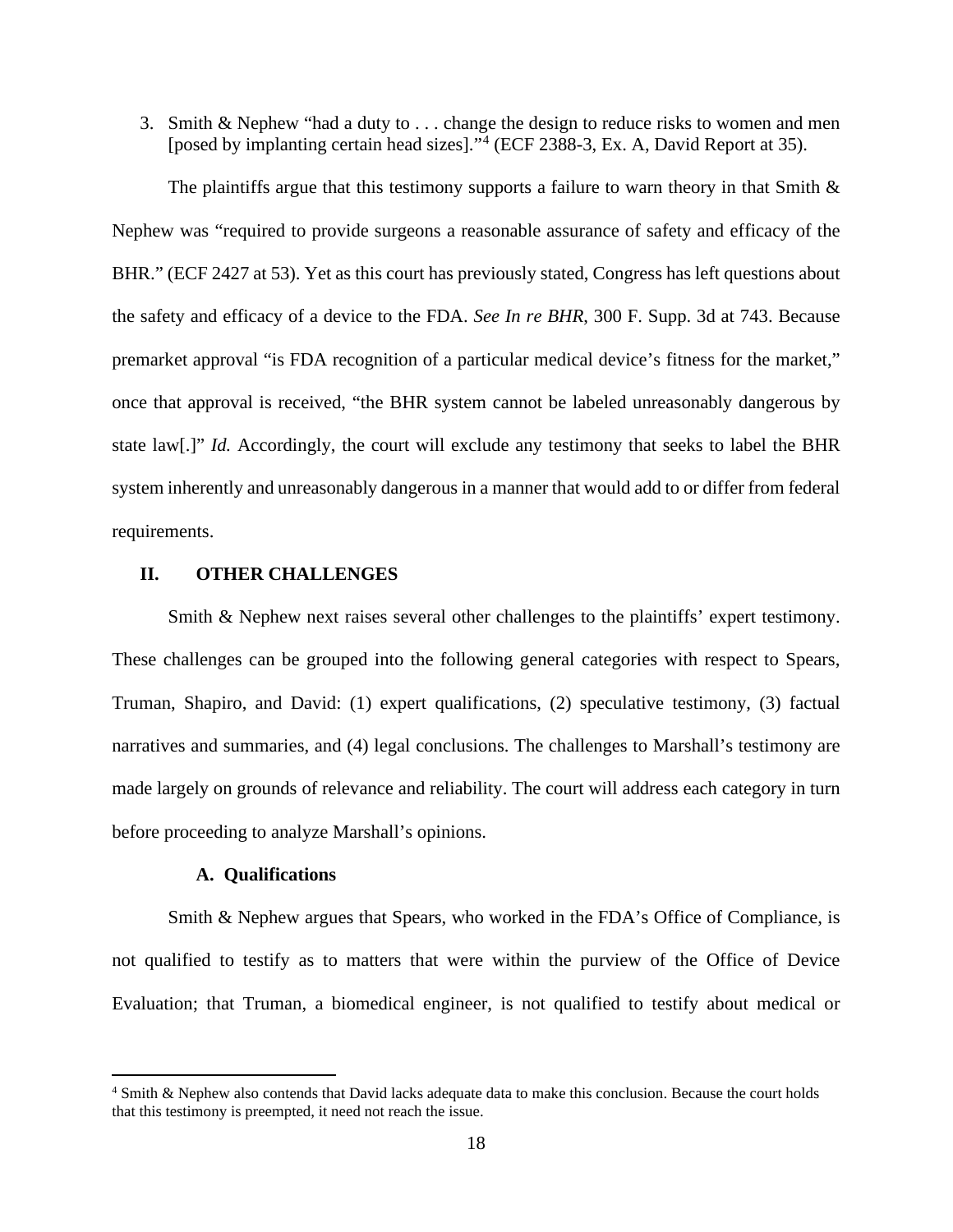regulatory matters; and that Shapiro, an orthopedic surgeon, is not qualified to testify about regulatory matters. A person qualified as an expert in one field may not necessarily be qualified in another. *See Giddings v. Bristol-Myers Squibb Co.*, 192 F. Supp. 2d 421, 425 (D. Md. 2002). But the question is one of degree and abstraction, and a court must consider a proposed expert's "full range of experience and training"—not just "his professional qualifications"—in deciding whether the expert has "sufficient specialized knowledge" to assist the jurors in deciding issues in the case. *Belk, Inc. v. Meyer Corp., U.S.*, 679 F.3d 146, 162 (4th Cir. 2012) (citations and quotations omitted); *see also Thomas J. Kline, Inc. v. Lorillard, Inc.*, 878 F.2d 791, 799 (4th Cir. 1989) (citing *Martin v. Fleissner GMBH*, 741 F.2d 61, 64 (4th Cir. 1984) ("One knowledgeable about a particular subject need not be precisely informed about all details of the issues raised in order to offer an opinion.")).

#### *i. Spears*

Spears, who spent decades at the FDA and in private practice working on compliance issues—including PMAs—is qualified as a regulatory expert to offer opinions on the regulatory process. (*See* ECF 2384-3, Ex. C, Spears Report at 2, 42–44). The plaintiffs have not, by way of comparison, summoned a podiatrist to opine on psychiatric matters. Spears's proffered opinions were formed using the same standards as those "utilized by medical device companies to meet the pre-approval and post-approval FDA requirements for medical devices[.]" (*Id.* at 2). Spears may not have the same level of experience as someone who worked directly in the device evaluation office, but the court is convinced that his experience is sufficient to assist the trier of fact. *See Belk,*  679 F.3d at 162. The particulars of his experience and training go to the weight of his testimony and may be tested by cross-examination.[5](#page-18-0)

<span id="page-18-0"></span><sup>&</sup>lt;sup>5</sup> Spears may offer his opinion within a reasonable degree of professional certainty, but not within a reasonable degree of medical certainty, as his report at times purports to do.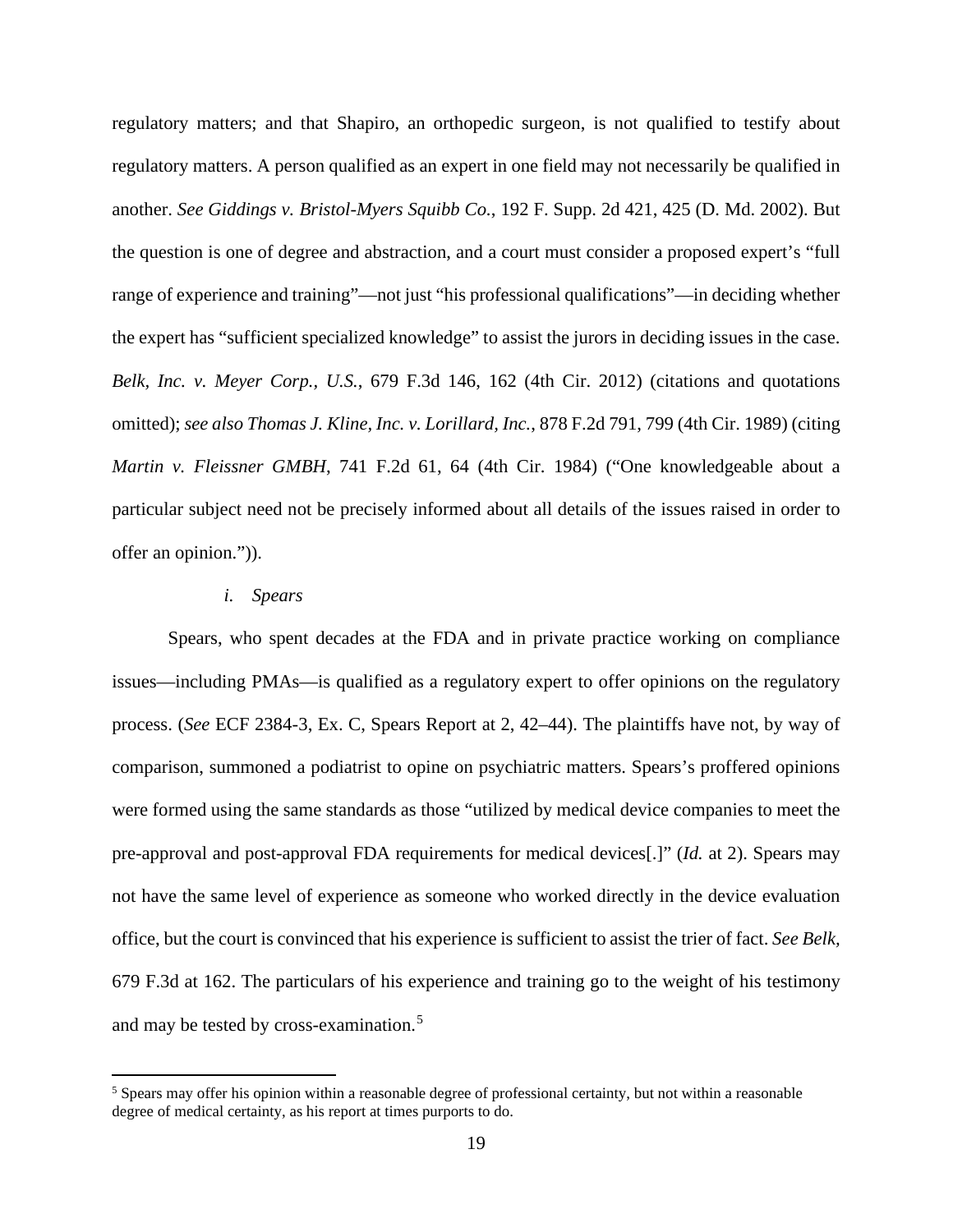#### *ii. Truman*

Truman, who holds numerous patents for orthopedic devices, has extensive experience with the orthopedic industry, and has experience consulting with industry on labeling requirements, offers opinions about the toxicity of particles shed by the BHR system. (ECF 2385- 4, Ex. C, Truman Report at 6 ("[T]here were millions more bioreactive particles that could become toxic to tissues."). Other courts have considered similar challenges to the proper scope of Truman's expert testimony. *See Bayes v. Biomet, Inc.,* No. 4:13-cv-00800-SRC, 2020 WL 5594059, at \*6 (E.D. Mo. Sept. 18, 2020) (excluding Truman's medical causation opinions but permitting testimony that relied on medical records and a medical doctor's opinion); *Hardison ex rel. Hardison v. Biomet, Inc.*, No. 5:19-CV-00069-TES, 2020 WL 4334108, at \*12 (M.D. Ga. July 27, 2020) (same); *Saacsk v. Privilege Underwriters Reciprocal Exch.*, No. 16-1149, 2017 WL 3867761, at \*2 (E.D. La. Feb. 2, 2017) (permitting testimony about the forces present in an accident, but not about the causes of the resulting injuries); *In re Biomet M2a Magnum Hip Implant Prods. Liab. Litig.* (hereinafter "*In re Biomet*"), No. 3:12-MD-2391, 2017 WL 10845178, at \*15 (N.D. Ind. Dec. 21, 2017).[6](#page-19-0) In *Hardison v. Biomet*, a case concerning the M2a Magnum Hip System, Truman offered opinions on medical causation, including that "the design defect contributed to [the plaintiff's] death, injuries, and need for revision surgery." 2020 WL 4334108 at \*12. In that case, the court held that Truman lacked "the requisite medical background" and excluded all of her medical causation opinions, but noted that if medical experts were to establish such opinions, Truman could then rely on those opinions for her analysis. *Id.* And in *In re Biomet*, Truman offered the opinion that Biomet's metal-on-metal devices can cause "elevated metal ions with immune response complications" and "tissue necrosis." 2017 WL 10845178 at \*14. There,

<span id="page-19-0"></span><sup>6</sup> Unpublished opinions are cited for the soundness of their reasoning and not for their precedential value.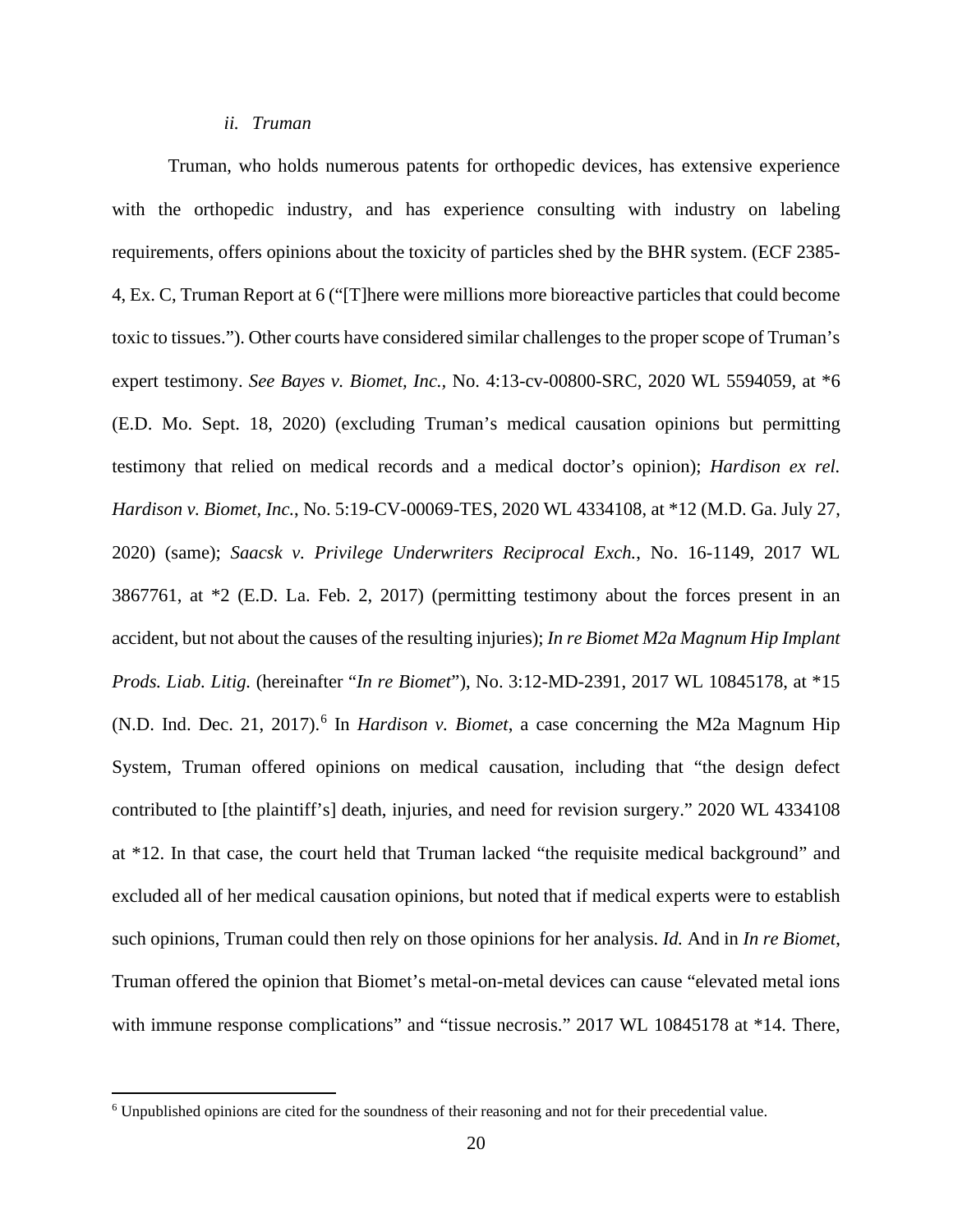Truman's opinion was offered in support of one of her report's central conclusions, namely "that Biomet's metal-on-metal devices are unreasonably dangerous." *Id.* The court noted that Truman admitted she was not a surgeon or a toxicologist, but asserted in her deposition testimony that "she reviewed the peer-reviewed literature to familiarize herself with the topic because experts considering the devices' design and risks should be familiar with that literature*." Id.* Nevertheless, the court held that Truman could not testify as an expert "on the clinical effects of metal ions, but she [could] permissibly rely on other experts' opinions that metal ions cause clinical effects to support her opinion that metal-on-metal devices are unreasonably dangerous." *Id.* at \*15.

In this case, Truman's opinion that despite being advertised as resistant to wear, the BHR contained "millions more bioreactive particles that could become toxic to tissues" is offered in support of her conclusion that Smith & Nephew failed to act as a reasonable medical device manufacturer insofar as it failed to warn physicians of serious risks and insofar as it misbranded the device in its medical education. (*See* ECF 2385-4, Ex. B, Truman Report at 6, 82). This opinion is not, as in *Bayes* and *Hardison*, offered to establish medical causation and it will not be excluded on those grounds. Rather, the opinion goes to the plaintiffs' potentially viable failure to warn claim. In that respect, the court will follow *In re Biomet*: to the extent that Truman's opinion that the BHR system contained bioreactive particles that could become toxic to tissues is based upon the testimony of experts qualified to express that opinion, her opinion will not be excluded.

#### *iii. Shapiro*

Shapiro is an orthopedic surgeon with extensive training in hip and knee implants and has reviewed available scientific literature on metal-on-metal hip implants. Smith & Nephew contends his testimony that its training program was inadequate to "certify" surgeons to use the BHR in patients is unreliable because the adequacy of its training program is a regulatory question, because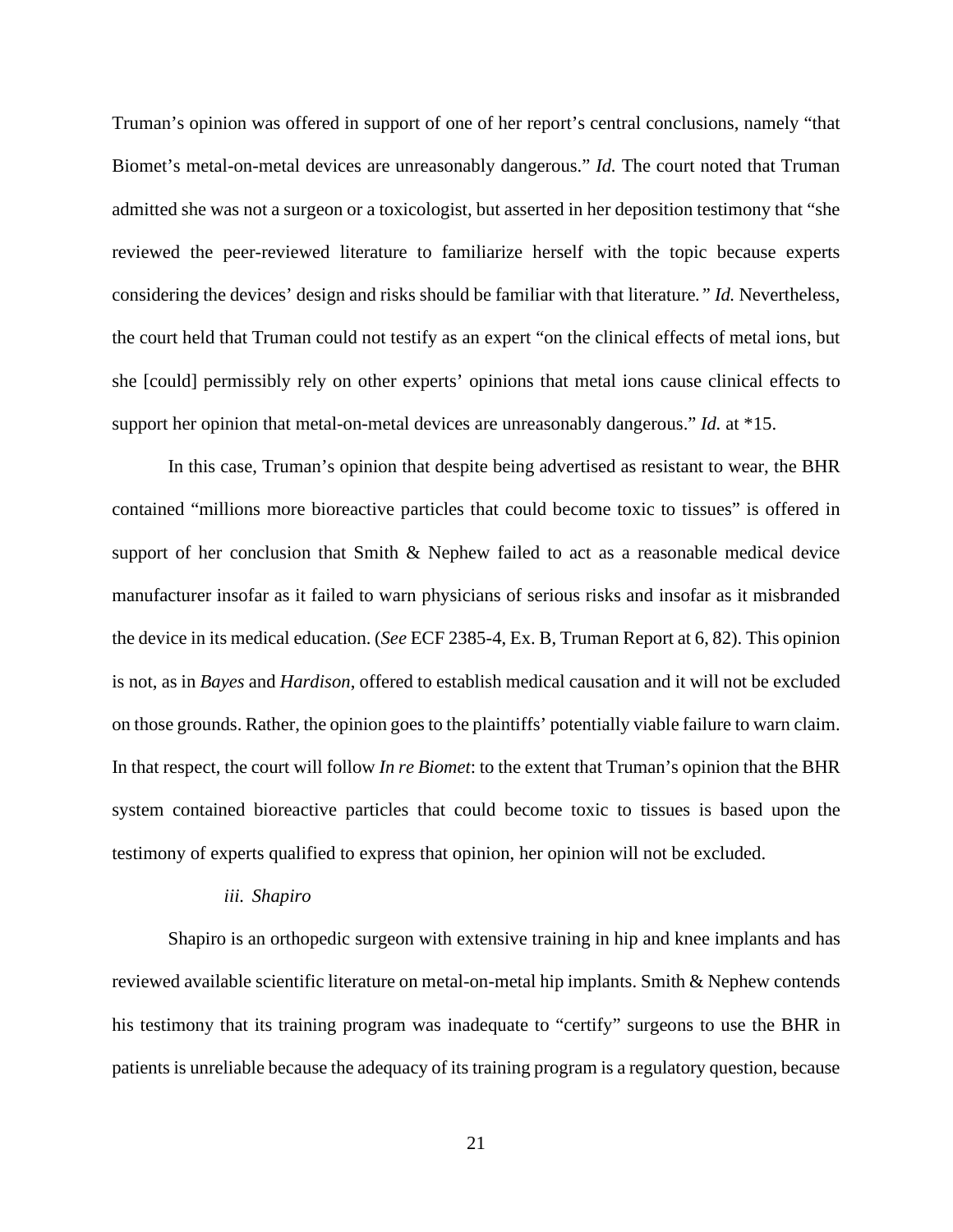he has no experience training surgeons to implant medical devices, and because he is not familiar with what the FDA required of Smith & Nephew with respect to surgeon training.<sup>[7](#page-21-0)</sup> The plaintiffs counter that Shapiro is qualified to offer his testimony from the perspective of a surgeon and that it would be helpful to a jury in assessing the impact of Smith & Nephew's warnings and disclosures on orthopedic surgeons. Shapiro's placement of quotation marks around the word "certify" in his report leaves the court uncertain if his proffered testimony is meant to opine on whether Smith & Nephew's program met the FDA's regulatory requirements or whether it is a more colloquial way to state that the program would not be adequate to inform a surgeon under a common law standard. The section of Shapiro's report detailing his findings on Smith & Nephew's training program makes an oblique reference to "very specific" training requirements imposed by the FDA, without naming a single specific requirement. (ECF 2386-3, Ex. A, Shapiro Report at 34). But the thrust of the opinion is that the failure to provide surgeons with data on the learning curve and patient selection resulted in an inadequate and inconsistent training program. (*Id.* at 34–35). Given the somewhat uncertain basis of this opinion, the court concludes in general terms that Shapiro is not qualified to offer testimony opining on Smith & Nephew's compliance with the various FDA regulations and requirements, but he is qualified to opine on the adequacy of the training program from the perspective of an implanting surgeon to the extent, if any, that such testimony may be relevant to any of the plaintiffs' non-preempted claims.

Smith & Nephew also challenges Shapiro's testimony that his experience performing implants led him to abandon metal-on-metal technology, concluding that it is inferior to metal-onplastic and poses an unnecessary risk. Shapiro has never implanted a BHR device and his

<span id="page-21-0"></span><sup>7</sup> The proffered opinion reads: "Having full knowledge of the increased complexity and importance of proper surgical technique, and being fully aware of higher failure rates for surgeons new to the implanting techniques as well as the longer learning curve for proper implantation, the training that Smith & Nephew provided was inadequate to 'certify' them to use the BHR in patients." (ECF 2386-3, Ex. A, Shapiro Report at 3).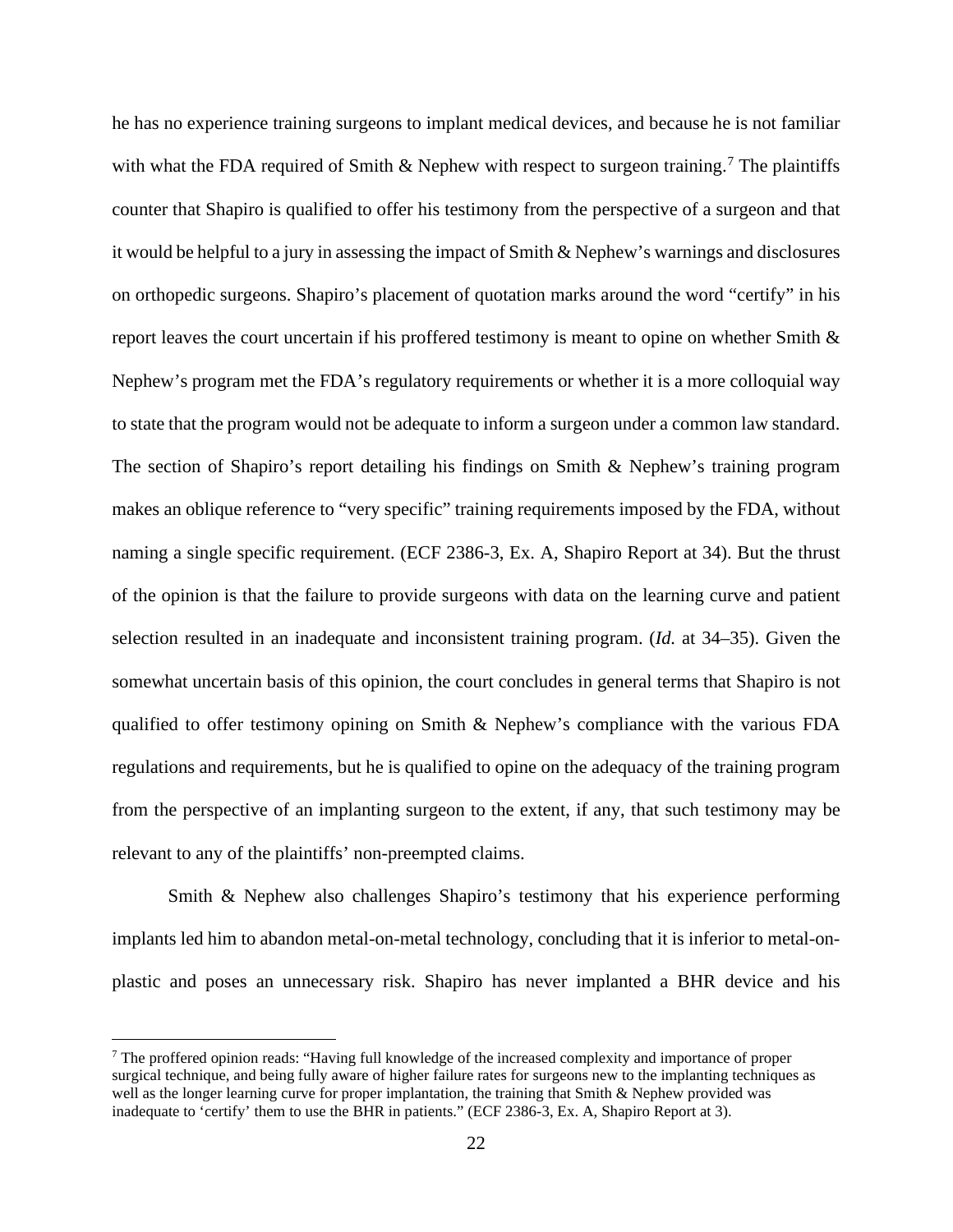experience is limited to performing total hip arthroplasty. But Dr. Shapiro, in his capacity as an orthopedic surgeon, has reviewed performance data for a wide variety of hip systems. There is no requirement that a doctor have specific clinical experience implanting a particular device in order to testify about it, so long as the testimony—as here—is based upon sufficient specialized knowledge stemming from, for example, review of clinical studies and other literature. *See Eghnayem v. Boston Sci. Corp.*, 57 F. Supp. 3d 658, 672–73 (S.D. W. Va. Oct. 27, 2014) (knowledge in the field of pathology sufficient to qualify an expert to testify about the clinical effect of a product despite the expert never having implanted the product and never having treated patients for complications resulting therefrom). Though it is not apparent to which claim this testimony would be relevant, Dr. Shapiro is qualified to offer this testimony on any point for which it is in fact relevant.

## **B. Speculative Testimony**

Smith & Nephew also argues that the plaintiffs' experts may not offer testimony that speculates as to actions the FDA may or may not have taken or that speculates as to the company's state of mind. As already noted, the plaintiffs, appropriately, do not plan to offer speculative testimony about what the FDA might or might not have done if presented with different or additional information. As to the company's state of mind, while an expert may testify "about his or her review of internal corporate documents solely for the purpose of explaining the basis for his or her opinions," a party's "knowledge, state of mind, or other matters related to corporate conduct and ethics are not appropriate subjects of expert testimony because opinions on these matters will not assist the jury." *Eghnayem*, 57 F. Supp. 3d at 670; *see also Huskey v. Ethicon, Inc.*, 29 F. Supp. 3d 691, 728 (S.D. W. Va. 2014) (excluding expert testimony that did nothing more than provide subjective belief or unsupported speculation); *In re Fosamax Prods. Liab. Litig.*, 645 F. Supp. 2d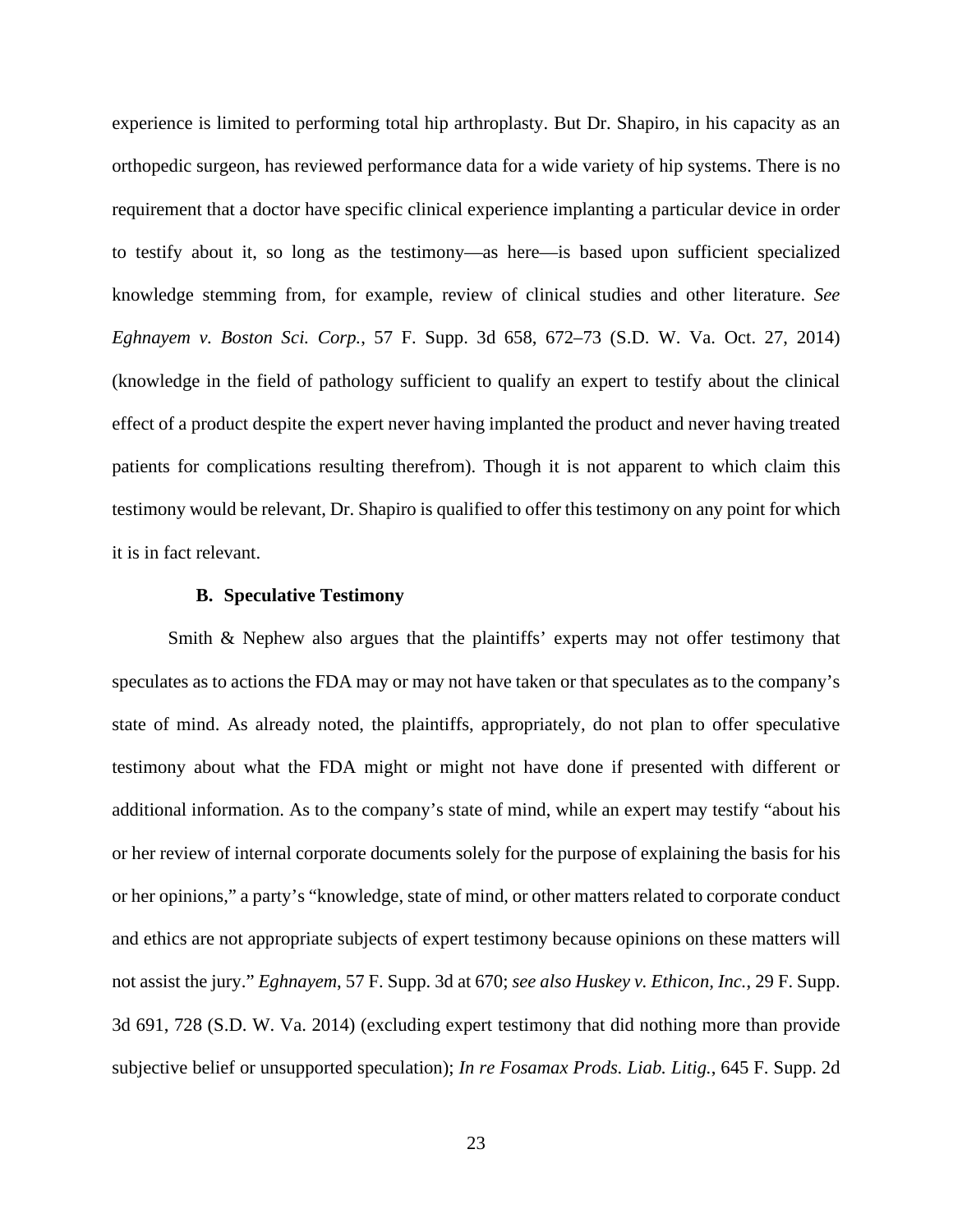164, 192 (S.D.N.Y. 2009) (conjecture as to the "knowledge, motivations, intent, state of mind, or purposes" of a defendant are "not a proper subject for expert or even lay testimony"). Accordingly, any opinions which are based on any of the experts' subjective beliefs—as opposed to his or her specialized knowledge, skill, experience, training, or education—are unreliable and should be excluded.

## **C. Historical and Factual Narratives**

Smith & Nephew objects that experts may not simply provide narratives or factual summaries of evidence, such as the summary titled "BHR Early Development Background" in Appendix C of Truman's report, because such narratives are not based on specialized knowledge. (ECF 2385-4, Ex. C, Truman at 197). An expert cannot "be presented to the jury solely for the purpose of constructing a factual narrative based upon record evidence." *In re Fosamax*, 645 F. Supp. 2d at 192 (citation and quotation omitted). But a factual narrative may be admissible when in relaying it the witness relies on her expertise to explain the context in which various documents were created, to define specialized terminology appearing in the documents, or otherwise to draw inferences requiring specialized expertise. *Id.*; *see also In re DePuy Orthopaedics, Inc. Pinnacle Hip Implant Prods. Liab. Litig.*, 2014 WL 3557345, at \*7 (N.D. Tex. July 18, 2014) ("Expert narrative testimony is entirely permissible where the documents and other information the expert is reviewing are complicated, voluminous, or involve scientific or technical data and such narrative summary would assist the trier of fact in understanding the documents.").

Truman's summary appears in the appendix to her report in a manner not obviously related to any of her conclusions or findings. It is therefore not clear how much of Truman's summary of BHR development the plaintiffs will seek to elicit at trial, nor for what purpose. Because it is difficult to determine whether such a summary will be offered solely for the purpose of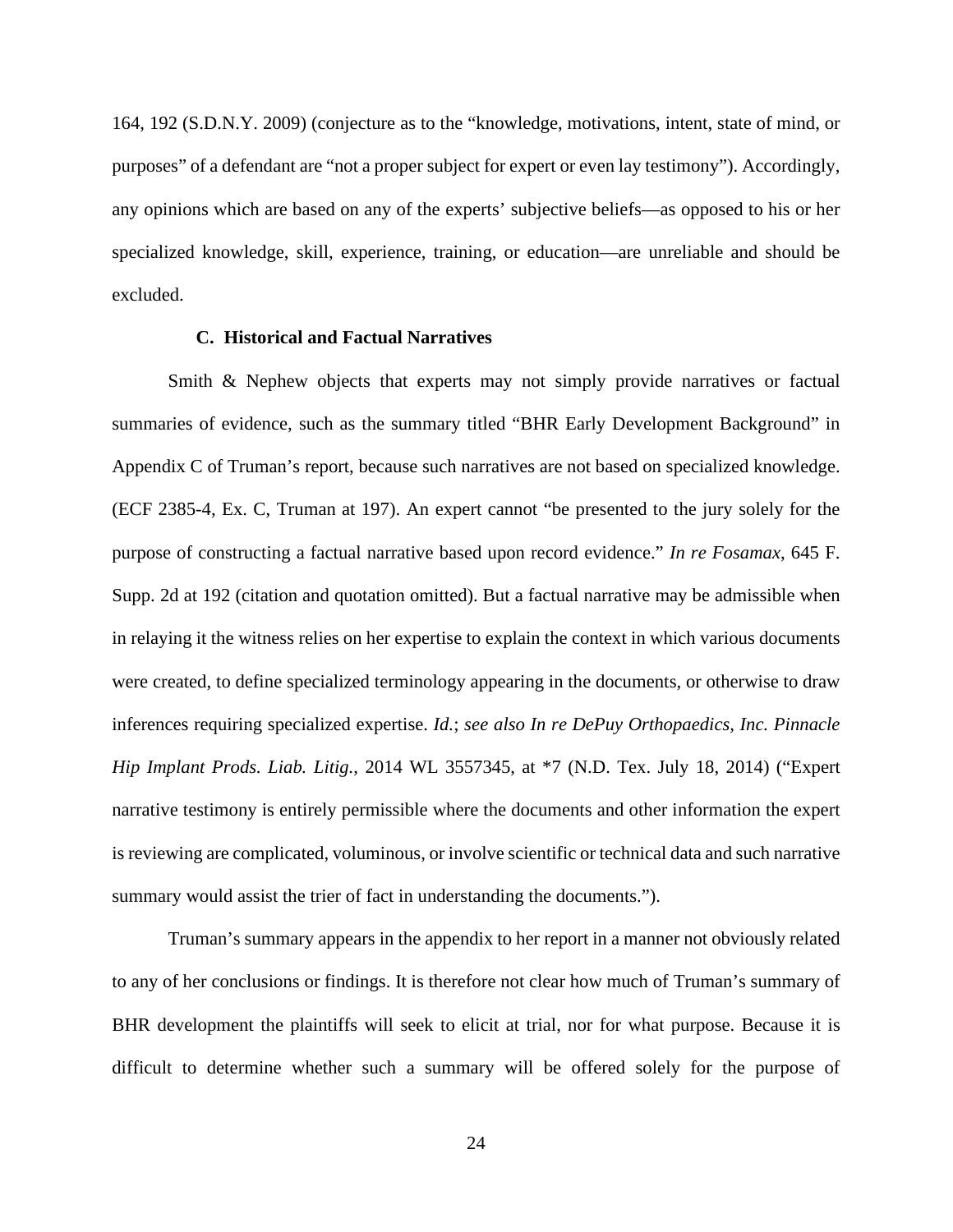constructing a factual narrative or for some purpose that calls for an expert's specialized knowledge, the court will reserve ruling on this issue. *See DePuy Orthopaedics*, 2014 WL 3557345, at \*8 (admission of speculation and narrative testimony implicates a court's discretion over the presentation of evidence at trial and should be taken up at trial).

Shapiro's historical narrative, which concludes with the assertion that modern metal-onmetal devices have failed at catastrophic rates, appears to be tied to his opinion that the BHR system was too dangerous and should have been voluntarily withdrawn. (*See* ECF 2386-3, Ex. A, Shapiro Report at 10 ("[T]hese issues should have been a clear red flag to discontinue use of the BHR.")). As discussed previously, *see supra* Sections I.D and I.F, such opinions are not admissible because they are relevant only to preempted claims. Still, to the extent that any other portion of Shapiro's historical narrative may be offered to provide helpful context for an opinion that is relevant to one of the plaintiffs' surviving claims, the testimony may be admissible. The court reserves ruling on that issue, which is more properly addressed in the context of trial. *See DePuy Orthopaedics*, 2014 WL 3557345, at \*8.

As for Shapiro's testimony summarizing Smith & Nephew's internal documents, the plaintiffs contend this is admissible insofar as they are documents that an expert may rely upon in forming his opinion. Shapiro's testimony summarizing these documents appears calculated to reach the conclusion that Smith & Nephew "used post-market surveillance to analyze adverse events and complaints" such that it "knew it had a problem with the performance of the BHR" information which, Shapiro contends, physicians using hip implants "needed to know . . . to be able to use their medical judgment in determining whether a particular implant is viable for a particular patient." (ECF 2386-3, Ex. A, Shapiro Report at 25). Shapiro is qualified to offer opinions, if relevant, about what a physician would need to know in order to make an informed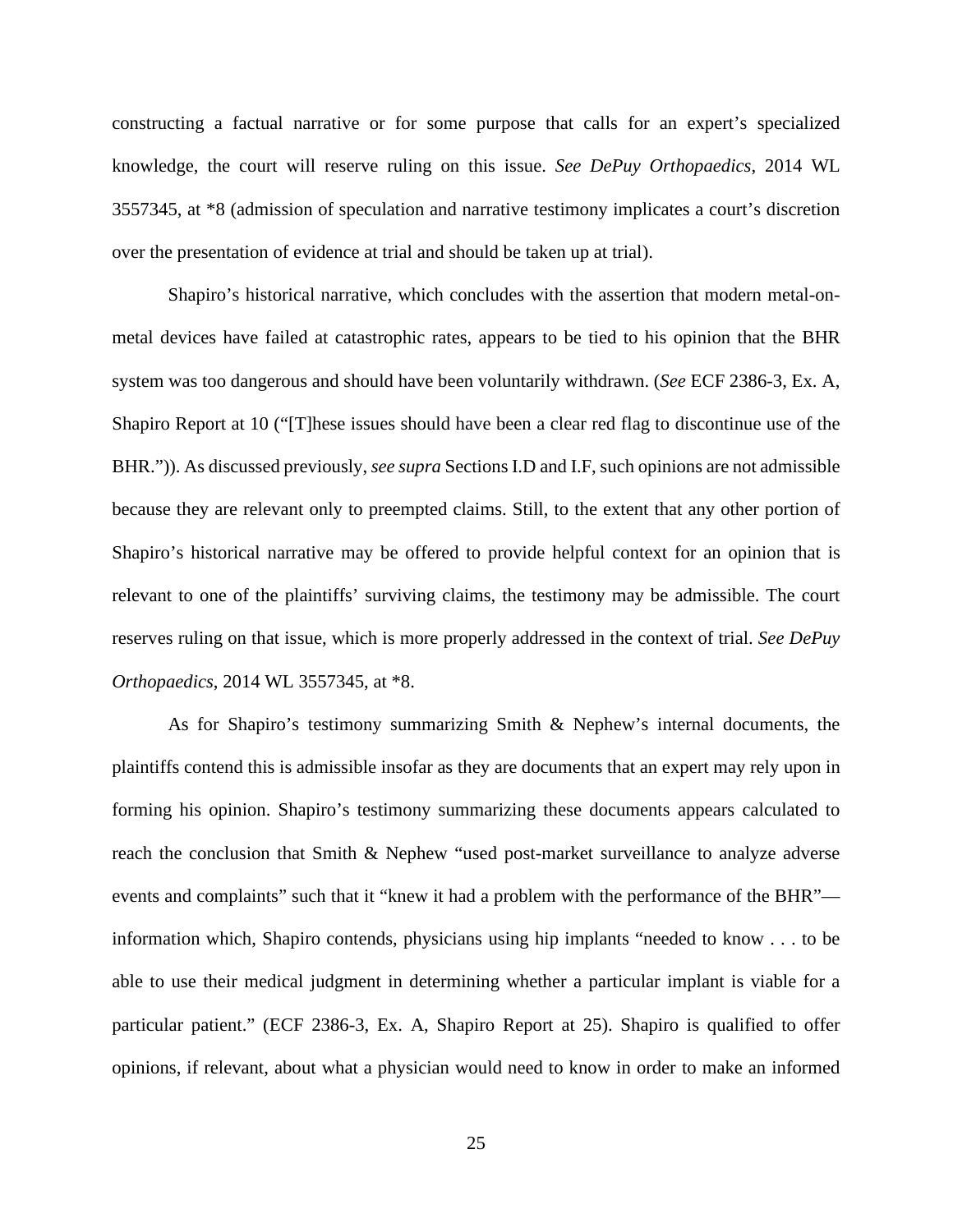medical judgment; however, Shapiro may not offer extensive factual summaries of Smith & Nephew's internal documents—including emails, memoranda, and other communications—unless that testimony is connected to an otherwise admissible opinion. *See In re Fosamax*, 645 F. Supp. 2d at 192.

## **D. Legal Conclusions**

Smith & Nephew further objects to testimony proffered by Truman and David that appear to state legal conclusions. Rule 704(a) allows the admission of expert testimony that embraces an ultimate issue to be decided by the trier of fact, explaining that "[a]n opinion is not objectionable just because it embraces an ultimate issue." Fed. R. Evid. 704(a). This is because "questions of fact that are committed to resolution by the jury are the proper subject of opinion testimony." *United States v. McIver*, 470 F.3d 550, 561 (4th Cir. 2006). But "opinion testimony that states a legal standard or draws a legal conclusion by applying law to the facts is generally inadmissible," except in a case involving a specialized industry where such a conclusion may be helpful to the trier of fact. *Id.* at 562 & n.13.

#### *i. Truman*

Truman's conclusion that Smith & Nephew's conduct amounts to a violation of specific statutory requirements is inadmissible as stating an improper legal conclusion for which she has no expertise. *See id.* at 562; *see also Moore v. Wright Med. Tech., Inc.*, No. 1:14-cv-62, 2016 WL 1316716, at \*9–10 (S.D. Ga. Mar. 31, 2016) (excluding as unhelpful to the trier of fact testimony offered by Truman that the defendant unreasonably exposed the plaintiff to hazards and that the defendant's implant system had design and warning defects which caused the premature failure of the plaintiff's implant). Even if such a conclusion were helpful to a trier of fact because, for example, the medical device industry is so specialized, Truman is not qualified to offer such legal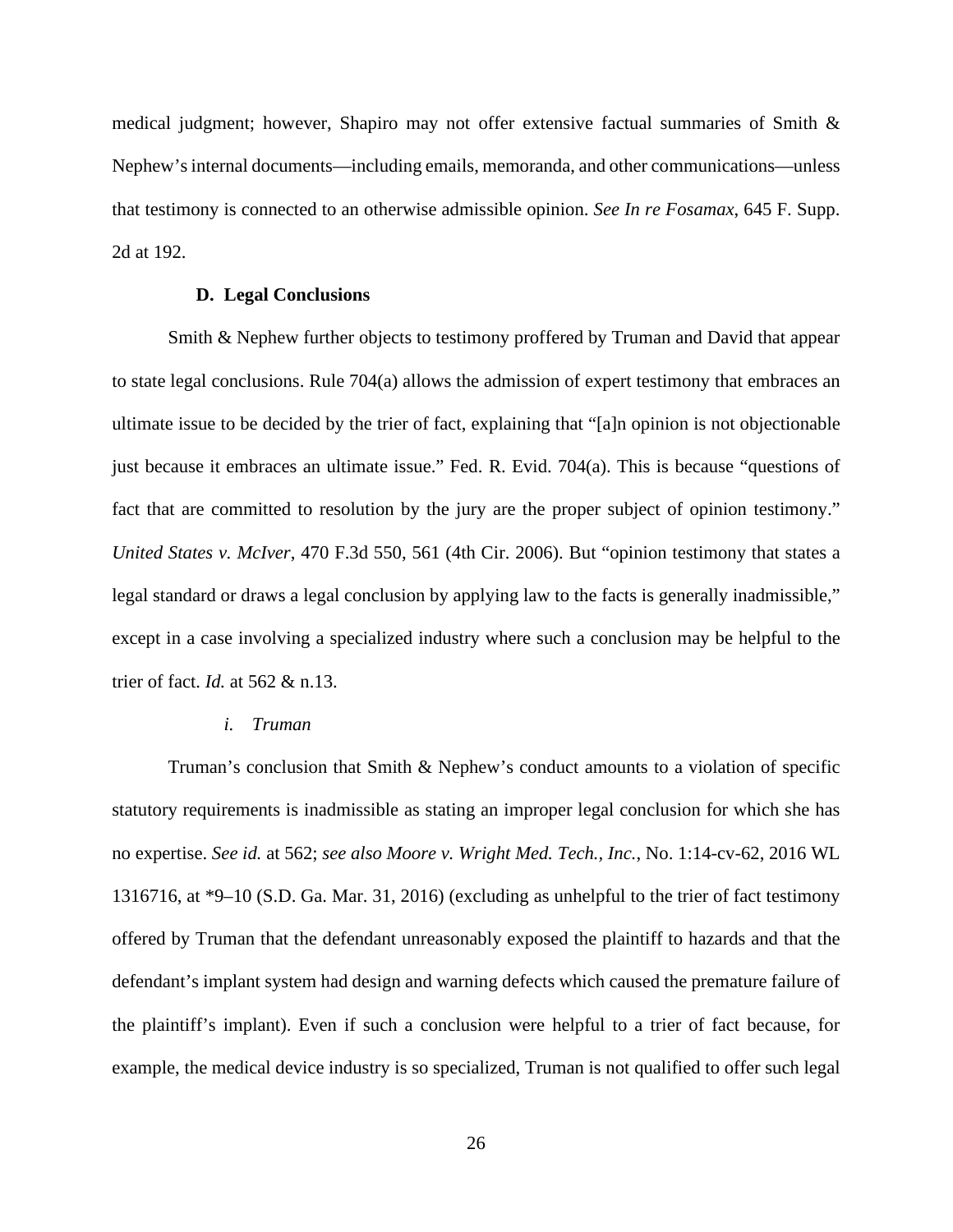conclusions. Truman's opinions that Smith & Nephew "failed to comply with BHR PMA Approval Letter Requirements" and violated the "Safe Medical Devices Act in the commercial distribution of the BHR," if offered without the more specific context provided in the report, would not merely embrace the ultimate issue—they would consume it. (ECF 2385-4, Ex. B, Truman Report at 5). And even if offered with the more helpful explanation of how Smith & Nephew purportedly violated these requirements, her testimony on this issue lies outside her area of expertise. Truman's credentials ably qualify her—and she is properly offered—as a biomedical engineering expert. But she lacks the regulatory and legal expertise necessary to reliably and helpfully opine so broadly on whether Smith & Nephew conformed its conduct to the requirements of the PMA approval letter and the relevant federal statutes.

## *ii. David*

Finally, Smith & Nephew contends that David is not a regulatory expert and is not qualified to offer opinions on Smith & Nephew's compliance with FDA regulations or on the standard of care. Indeed, as Smith & Nephew points out, David is a biomedical engineer with a doctorate in educational psychology and he has never worked for the FDA. David is undoubtedly qualified to offer opinions on topics within the field of biomedical engineering. But this, by itself, does not mean he is unqualified to offer opinions on regulatory matters—so long as he has the scientific, technical, or other specialized knowledge necessary to do so reliably. *See* Fed. R. Evid. 702.

This is not the first case in which David's expert testimony on this issue has been challenged. In *Stevens v. Stryker Corp*., which Smith & Nephew relies on, the court considered a similar challenge to David's testimony, namely that he is not qualified to offer opinions about FDA regulations. No. 12-cv-63-bbc, 2013 WL 4758948, at \*4 (W.D. Wis. Sept. 4, 2013). In that case, David's report consisted of "nothing but a list of regulations and conclusions that defendants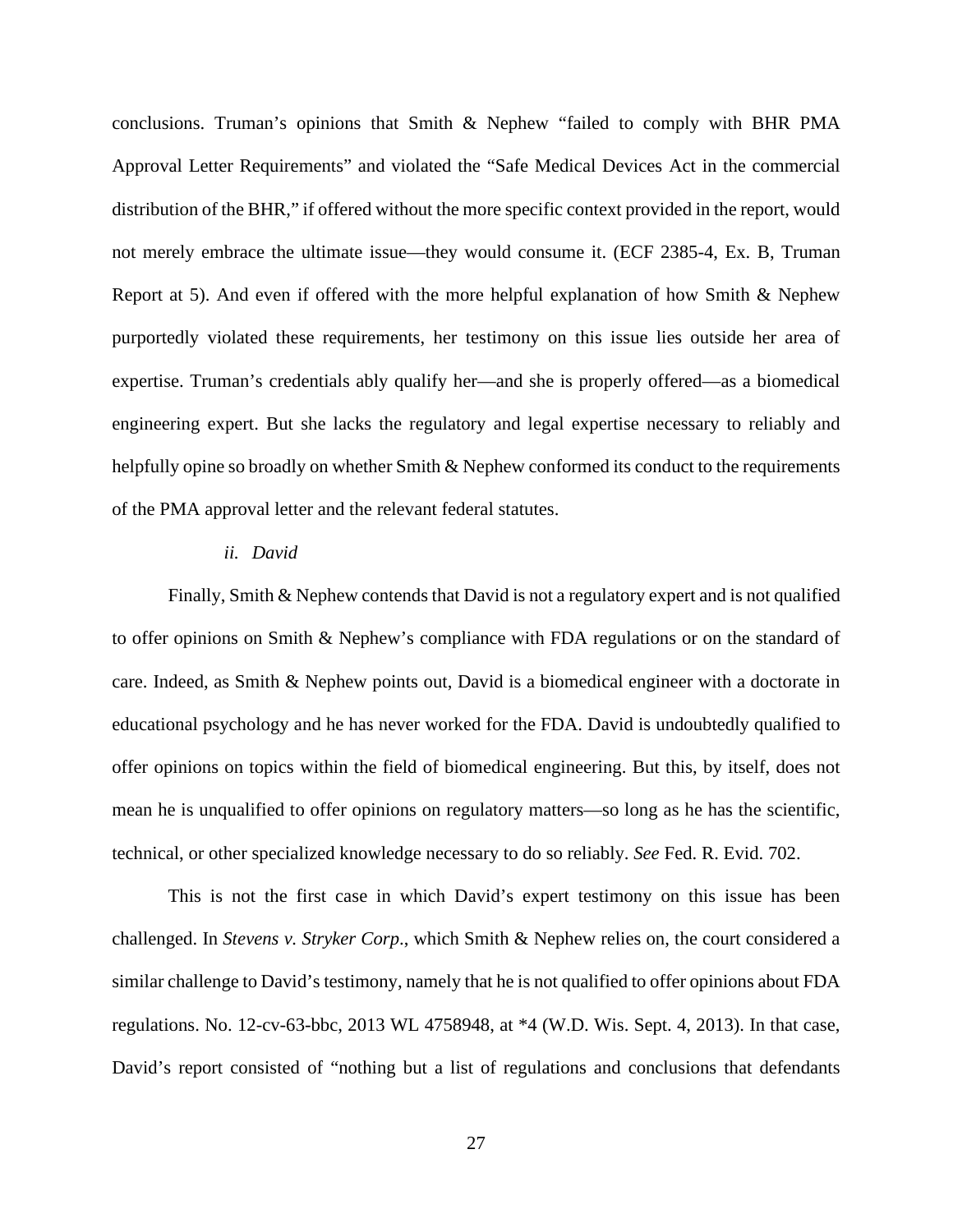violated them, along with a narrative of historical facts that does not require an expert to interpret." *Id.* Because "nothing in David's report suggests that he is a regulatory expert," the court excluded David's testimony. *Id.* Yet the court reached a different result in *Woodard v. Stryker Corp.*, No. 11-CV-36-F, 2012 WL 3475079 (D. Wyo. July 16, 2012). In that case, relating to the 510(k) process, David likewise attempted to testify about "Stryker's alleged breach of numerous federal regulations to demonstrate that Stryker failed to act like a reasonably prudent manufacturer." *Id.*  at \* 7. The court noted that David had experience doing risk-assessment for the particular kind of product at issue in the litigation, that David had advised the FDA about the 510(k) review process, and that David had even participated in the 510(k) process himself. *Id.* at \*8–9. Consequently, the court held that David was qualified by way of his experience and did not exclude David's testimony. *Id.* at \*9.

In this case, although David is a biomedical engineer, he has in that capacity "developed and implemented a medical technology assessment process" used by the Texas Medical Center and other hospital systems. (ECF 2388-3, Ex. A, David Report at 3). This process included, among other things, evaluations of "product compliance with regulatory and technical standards." (*Id.*). The court therefore cannot conclude that "*nothing* in David's report suggests that he is a regulatory expert," *Stevens*, 2013 WL 4758948, at \*4 (emphasis added), for David does have some experience with regulatory compliance, even if his formal education is not in that field. Additionally, his report is not, as in *Stevens*, exclusively a list of regulations and a conclusion that Smith & Nephew violated them, even though much of his thirty-seven-page report consists of the text of a regulation followed by extensive citations to deposition testimony showing that Smith & Nephew violated the regulation. (*See* ECF 2388-3, Ex. A, David Report at 12–30). Considering "the full range of [David's] experience and training," the court is persuaded that David possesses "sufficient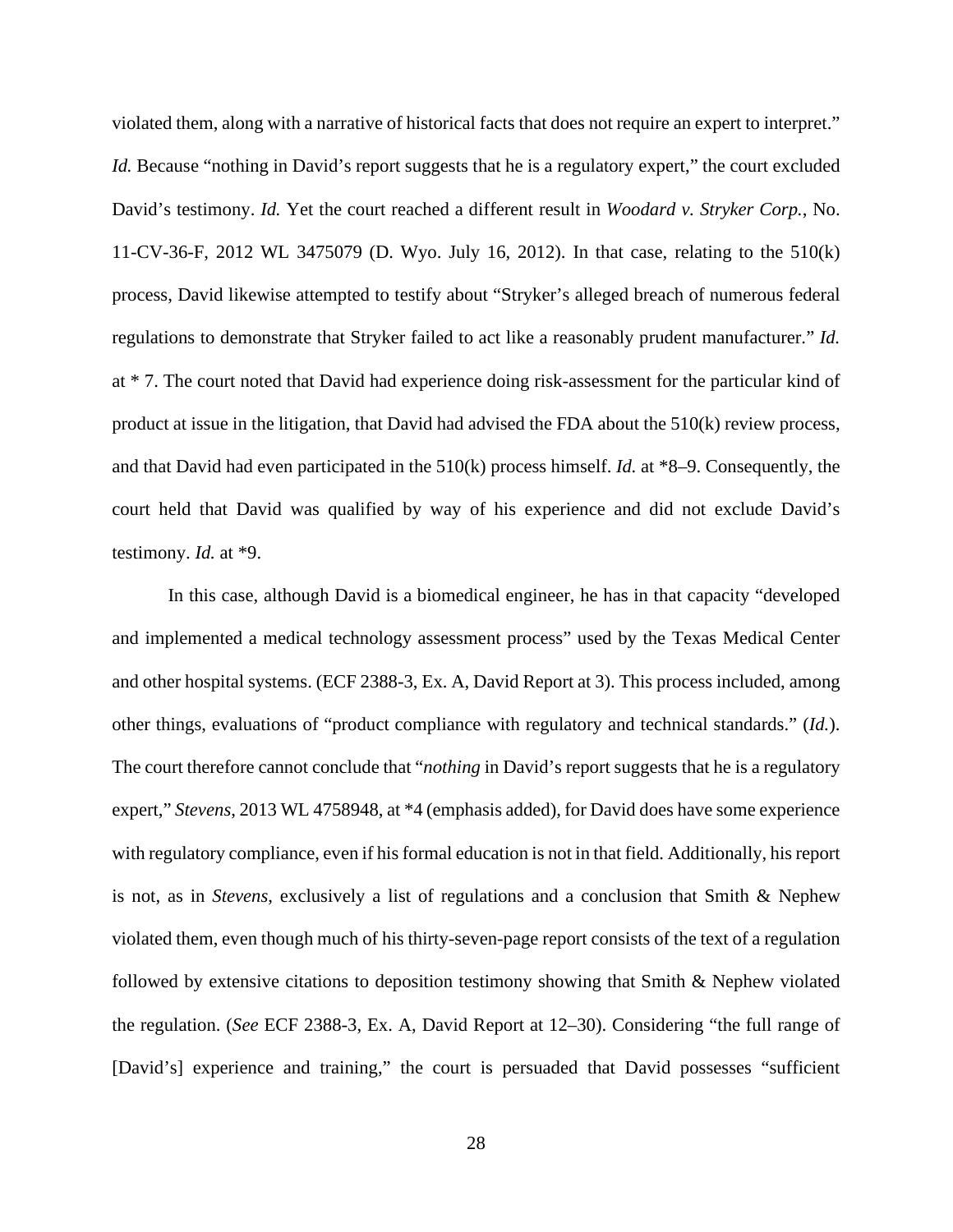specialized knowledge" to reliably opine on any aspect of the regulatory process that is informed by his experience working on regulatory issues at the Texas Medical Center. *Belk*, 679 F.3d at 162. His testimony will therefore not be excluded as unreliable.

But the court notes that relevance is a separate hurdle. As explained previously, some of David's testimony pertains only to preempted claims concerning, for example, challenges to the PMA approval process. *See supra* Section I.A. The plaintiffs have not, as of yet, clearly identified a claim to which David's testimony would be relevant, but the court cannot at this time rule out the possibility that they may be able to do so.

#### **E. Marshall's Testimony**

The plaintiffs have also retained L. Scott Marshall, a materials engineer, to conduct a materials failure analysis of explanted BHR hip components from five plaintiffs. Smith & Nephew challenges Marshall's opinions 11 through 15, and 17, in which he proffers testimony about the BHR system's resistance to wear and corrosion, about the effect of metal particles and ions on the human body, about Smith & Nephew's marketing practices, and about his personal experience seeking a hip implant. Smith & Nephew argues this evidence is irrelevant and unreliable. Marshall also seeks to introduce photographs of BHR devices explanted from five plaintiffs and embedded with human tissue, which Smith & Nephew argues is unduly prejudicial.

#### *i. Opinions 12–14 (Comparing As-Cast to Heat-Treated Chromium Alloy)*

Smith & Nephew challenges Marshall's testimony opining that the wear and corrosion resistance of as-cast chromium cobalt materials used in Smith & Nephew's BHR system is not as effective as other heat-treated cobalt chromium alloys. Though such testimony may not be relevant, for example, to certain products liability claims already dismissed from this action, it is plainly relevant to the plaintiffs' claim that Smith & Nephew misrepresented the safety of the BHR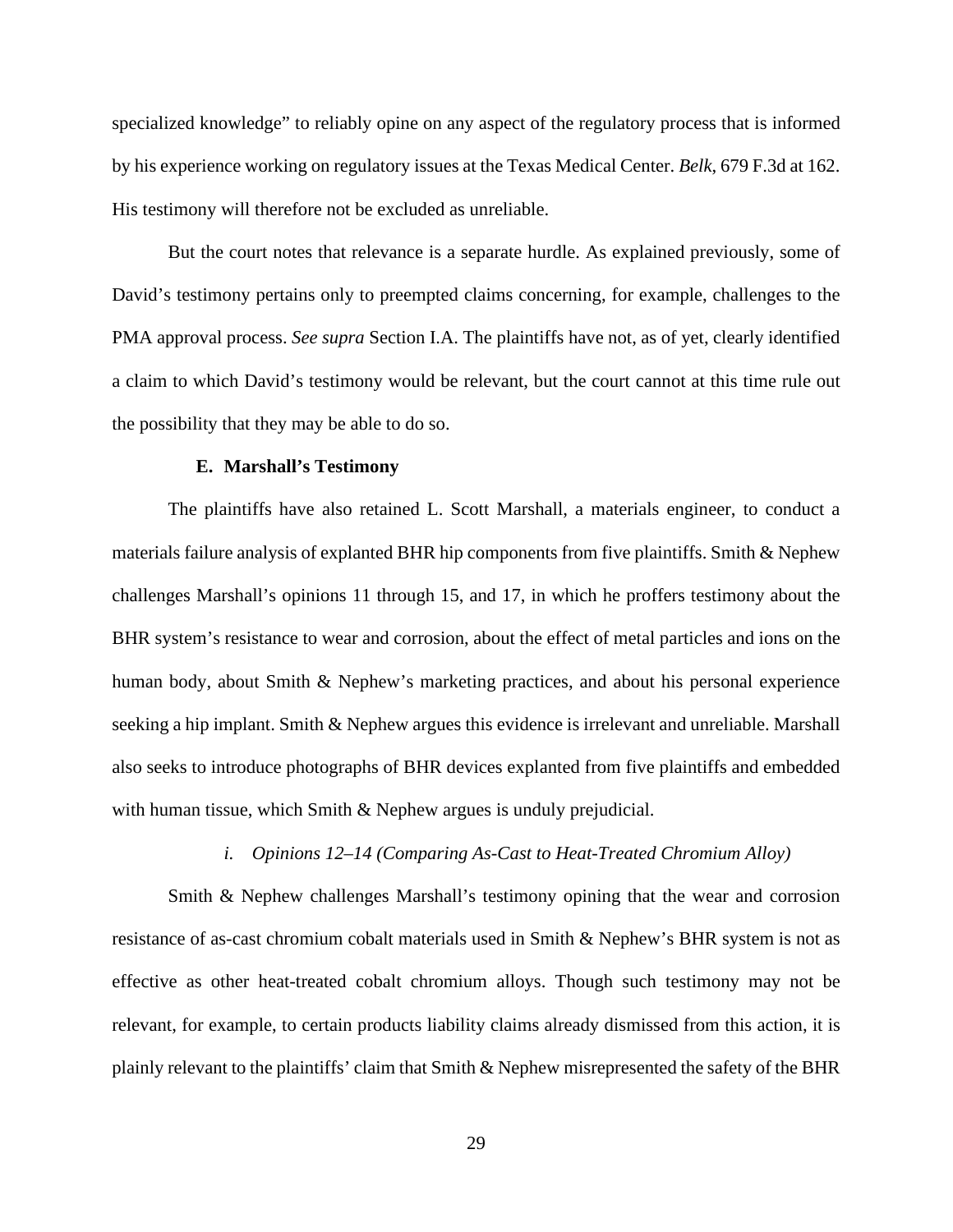system by claiming it was *more* effective than other available metal hip replacements on the market. (*See* ECF 124, Master Am. Compl. ¶ 467(d)). Smith & Nephew argues that this testimony suggests the BHR is "unreasonably dangerous" and therefore is relevant only to an impermissible design defect claim. But the opinion also appears relevant to whether Smith & Nephew's representations were misleading and for that purpose it may be relevant to this action.<sup>[8](#page-29-0)</sup>

And the opinion, based upon a review of scientific literature and upon examination of the explanted devices, is the product of reliable methods. Though, as Smith & Nephew points out, Marshall concedes that there is some conflict in the literature, this goes to the weight of Marshall's testimony rather than its admissibility. *Cooper v. Smith & Nephew, Inc*., 259 F.3d 194 (4th Cir. 2001) does not mandate a different result. In that case, the relevant portion of which concerned a medical doctor's differential diagnosis, the Fourth Circuit Court of Appeals noted that a differential diagnosis which "utterly fails" to take serious account of other potential causes of illness may be "so lacking" that a district court would be justified in excluding it. *Id.* at 202. In this case, though, Marshall based his opinion on a review of scientific literature and is not tasked with offering a differential diagnosis describing the relative probabilities of various causes or outcomes. And in *In re Rezulin Prods. Liab. Litig.*, 369 F. Supp. 2d 398 (S.D.N.Y. 2005), relied upon by Smith & Nephew, the court analyzed several factors in its Daubert analysis, finding that an expert's challenged testimony satisfied *none* of the standard Daubert factors. *Id*. at 423. Additionally, it analyzed as an additional factor the consideration given to contrary evidence and concluded that the expert had ignored substantial quantities of contrary evidence. *Id*. at 425. In this case,

<span id="page-29-0"></span><sup>&</sup>lt;sup>8</sup> The court does not find persuasive Smith & Nephew's objection that the Master Amended Consolidated Complaint doesn't explicitly reference misrepresentations relating to as-cast and heat-treated chromium alloys. Evidence is relevant to the extent it has any tendency to make a material fact more or less likely. *See* Fed. R. Evid. 401. The complaint alleges that Smith & Nephew "misrepresented to the medical community, patients, and the FDA the safety of the BHR" in its "communications and advertising[.]" (ECF 124  $\P$ ] 24, 26). Thus, evidence which would tend to make any non-preempted portion of that claim more or less likely—as Marshall's testimony does—is relevant, regardless whether the plaintiffs explicitly identified this specific misrepresentation in their complaint.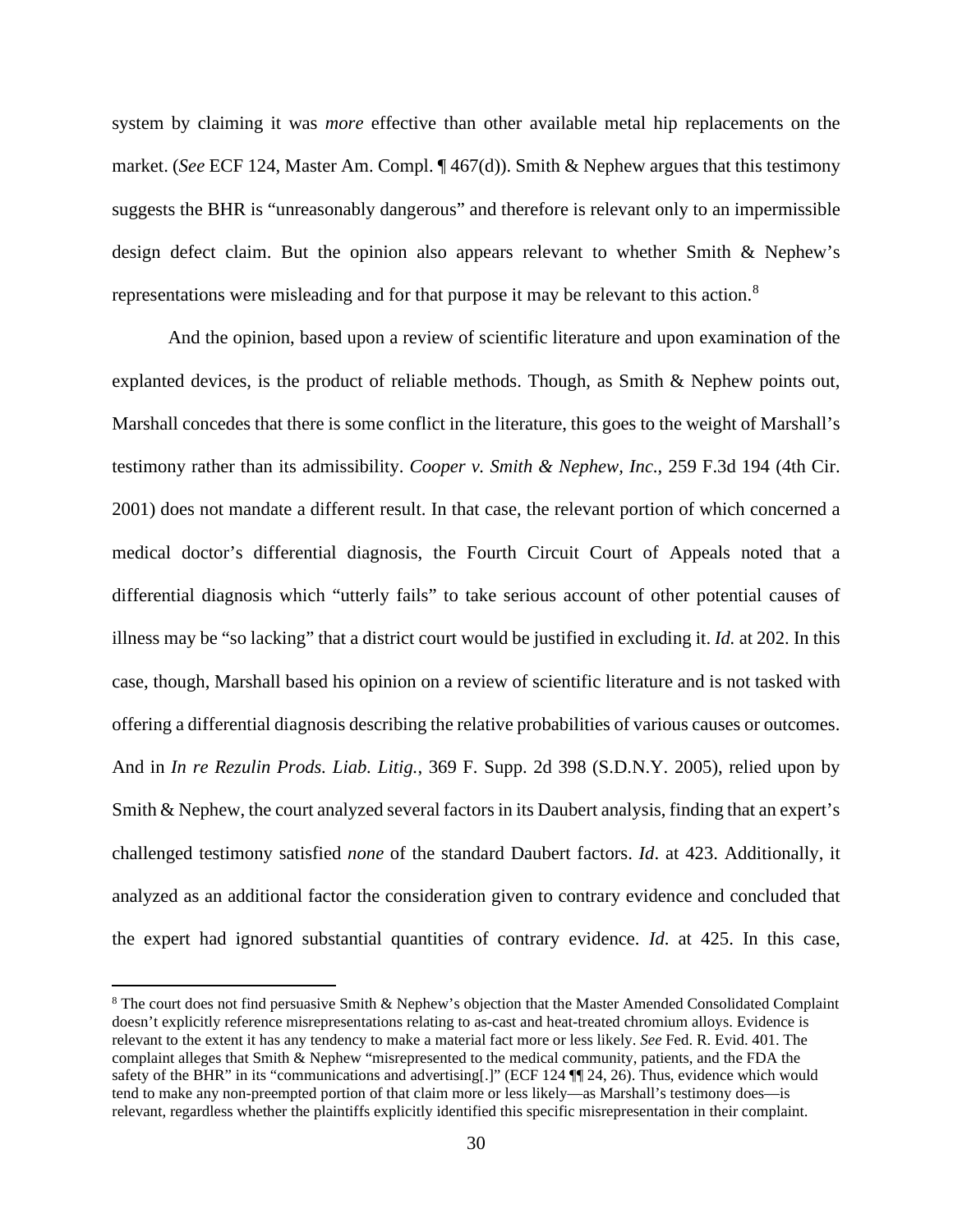Marshall's testimony satisfies at least some of the Daubert factors, as he relies on an analysis of peer-reviewed and published scientific literature. Accordingly, the court will not exclude his expert testimony on this point.

## *ii. Opinions 11 & 15 (Wear of Chromium Alloy)*

Smith & Nephew also challenges Marshall's testimony opining that as-cast cobalt chromium alloy deteriorates and that Smith & Nephew's BHR system exhibited signs of wear and corrosion. The testimony is relevant to establishing the degree to which metallic ions could be expected to accumulate in a patient following implant. Marshall is not qualified as a medical expert to testify as to the effect that various quantities of metallic ions could have on a patient, but another qualified expert could testify to that effect.

But it is a closer question whether the testimony is reliable. Smith & Nephew argues that Marshall's testimony on this point is unreliable because the analysis is subject to a high rate of error, because it departed from the relevant standard, and because his computed tomography ("CT") analysis is not a recognized method for quantifying wear. Even if the error rate is as significant as Smith & Nephew contends, *Daubert* does not establish a bright line rule with respect to error rates. More problematic is Smith & Nephew's argument that his testing deviated from the international standard ASTM F2979–14. The crux of this argument is that Marshall was unable, during his deposition, to assure counsel that he complied with each of the governing standard's requirements. (*See, e.g.*, ECF 2387-6, Ex. D, Marshall Dep. at 235:14–236:15). But this appears not to have been the result of any ignorance of or disregard for the standard, but rather because Marshall's staff conducted some of the testing for him. (*See id.*). Marshall was aware of the standard and applied it, (*see* ECF 2387-5, Ex. C, Marshall Dep. at 73:8–20), and his lack of personal knowledge regarding whether his staff ensured that, for example, the testing room was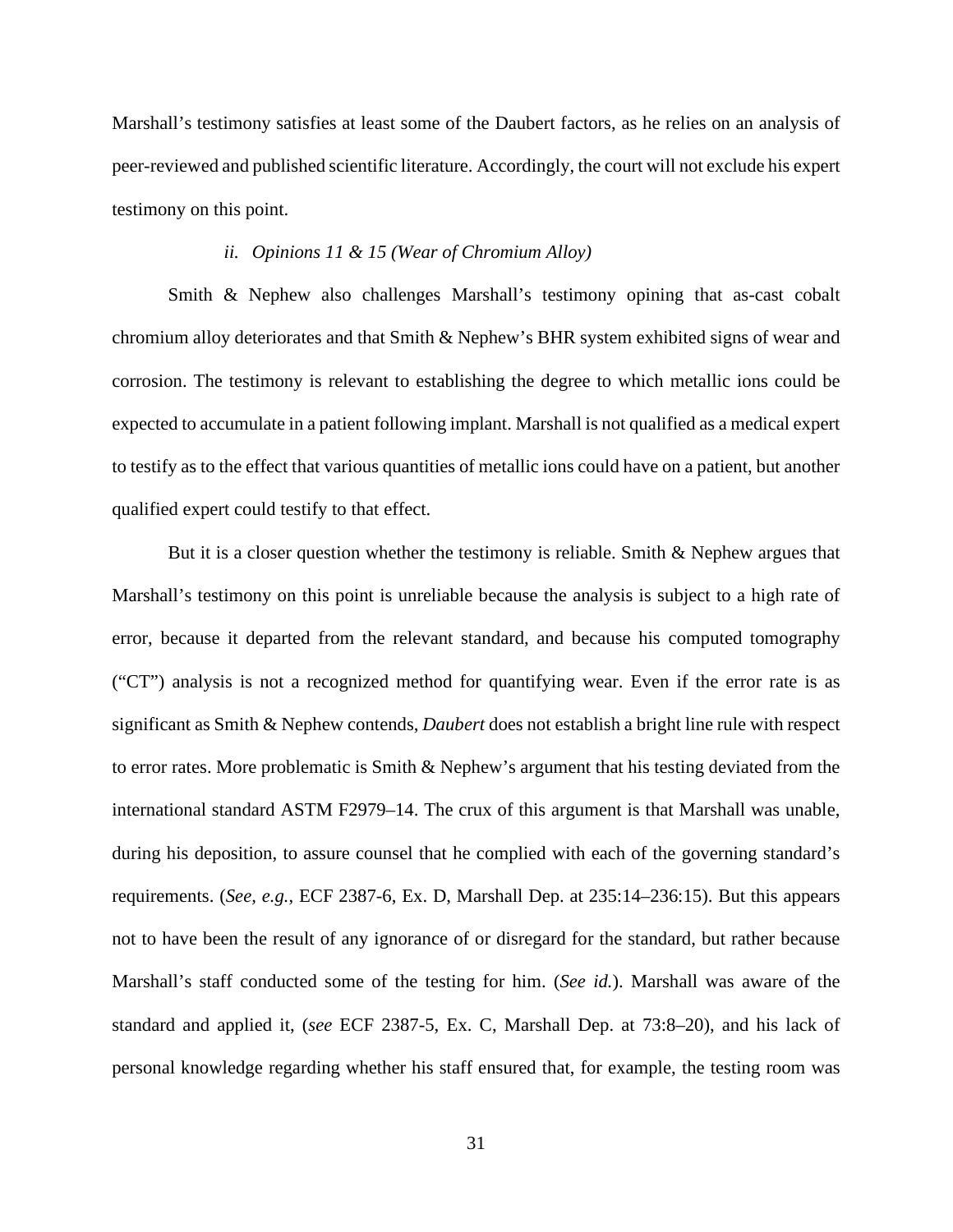maintained at 20 degrees Celsius for 24 hours exactly, is a proper subject for cross examination but is not a basis to conclude that the testing as a whole is the product of unreliable methods. As for the use of the CT machine, which is not specified in the governing standard, Marshall stated that he used this primarily to confirm the results of the Coordinate Measuring Machine ("CMM"), which is specified in the governing standard. (ECF 2387-6, Ex. D, Marshall Dep. at 200:5–10). Though Marshall admits that the CT is less accurate than the CMM, he states that others in his field use both machines. (*Id.* at 200:11–23). Accordingly, the court will not exclude the CT results.

Finally, Smith & Nephew objects that Marshall, who is not offered as a case-specific expert, may not extrapolate insights gleaned from his analysis of the five explanted devices to reach conclusions applicable to all cases. This argument is not well-developed in Smith & Nephew's briefing, nor is it addressed by the plaintiffs in their opposition. The court will accordingly reserve ruling on this issue.

# iii. Opinion 17 (Effect of Metallic Particles on Human Health) & Background *Information on Marketing*

Marshall, an expert in materials engineering, is not qualified to offer expert testimony on medicine or marketing. *See Giddings*, 192 F. Supp. 2d at 425. However, as with Truman, the court will follow *In re Biomet*, 2017 WL 10845178, with respect to Marshall. To the extent that Marshall's testimony that the BHR system contained bioreactive particles that could have adverse consequences for human health is based upon the testimony of experts qualified to express that opinion, and is offered in connection with another opinion which he is qualified to provide, his testimony will not be excluded. As for the background statement that Smith & Nephew aggressively marketed the BHR system, the court is not persuaded that this is the product of any specialized knowledge or training; it is therefore not an appropriate subject of expert testimony,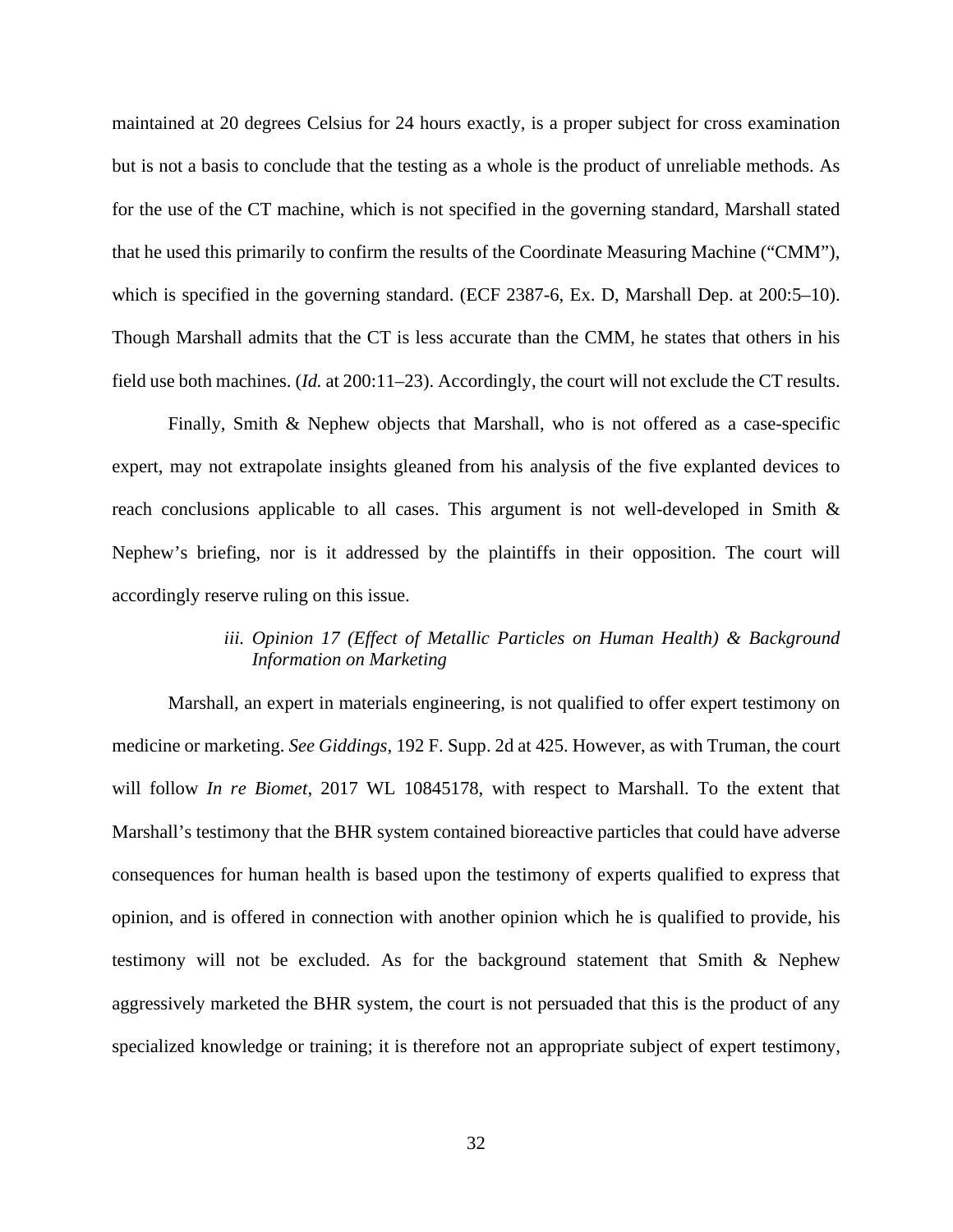especially testimony offered by a materials engineer with no stated expertise in advertising or marketing. It will be excluded. *See* Fed. R. Evid. 702(a).

## *iv. Photographs of Explanted Devices*

The court may exclude relevant evidence if its probative value is substantially outweighed by, among other litigation evils, unfair prejudice. *See* Fed. R. Evid. 403. The photographs of the explanted BHR systems, taken only from five plaintiffs, may be relevant to general causation to the extent that Marshall, using reliable methods, is able to extrapolate information from them to draw general conclusions about wear and corrosion on the BHR system. The photographs in question show what Smith & Nephew plausibly claims is human tissue and bone attached to the explanted devices. From the court's perspective, the risk of undue prejudice posed by these images is slight, if any exists at all. Some of the photographs appear to show very little of the explanted device, however, and instead focus on the human tissue attached thereto. (*See, e.g.*, ECF 2387-3, Ex. A, Marshall Report, Enclosure 18). Such images may have very little probative value. At this point in time it is unclear which photographs, if any, the plaintiffs may seek to enter into evidence. The court therefore reserves ruling on this issue.

#### *v. Marshall's Personal Experience with Hip Implants*

An expert may be qualified on the basis not just of knowledge, but also of experience. *See* Fed. R. Evid. 702. Though far-ranging testimony about Marshall's personal experience seeking a hip implant is likely to be irrelevant or unhelpful, the court reserves ruling on the admissibility of any testimony implicating Marshall's personal experience. In the context of examination at trial, the court will be better able to assess the relevance and admissibility of this testimony.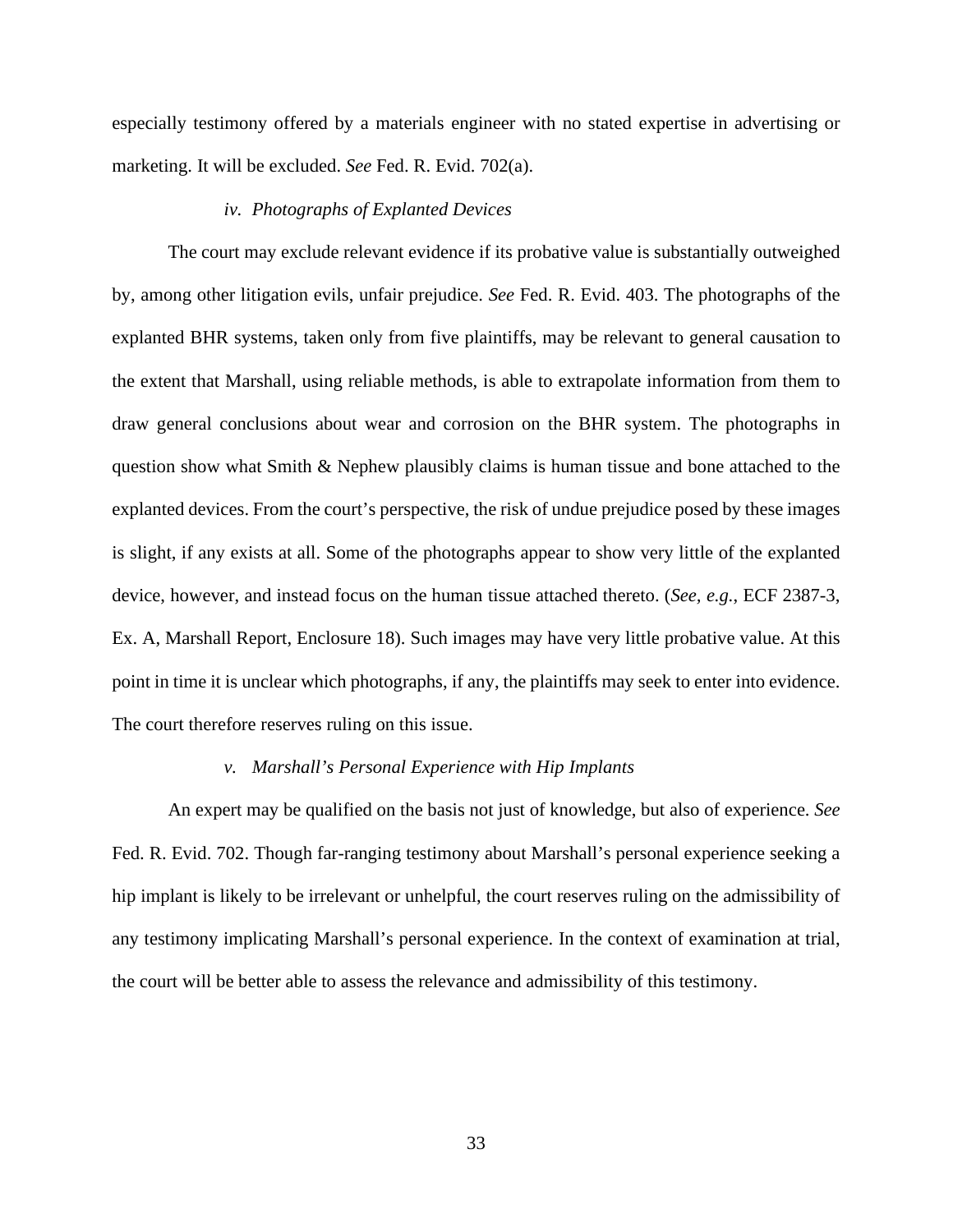# **CONCLUSION**

For the reasons described above, the motions to exclude will be granted in part, reserved in part, and denied in part. A separate Order follows.

\_\_\_\_\_\_\_\_\_\_\_\_\_ 3/1/2021 /s/

Date C. Blake United States District Judge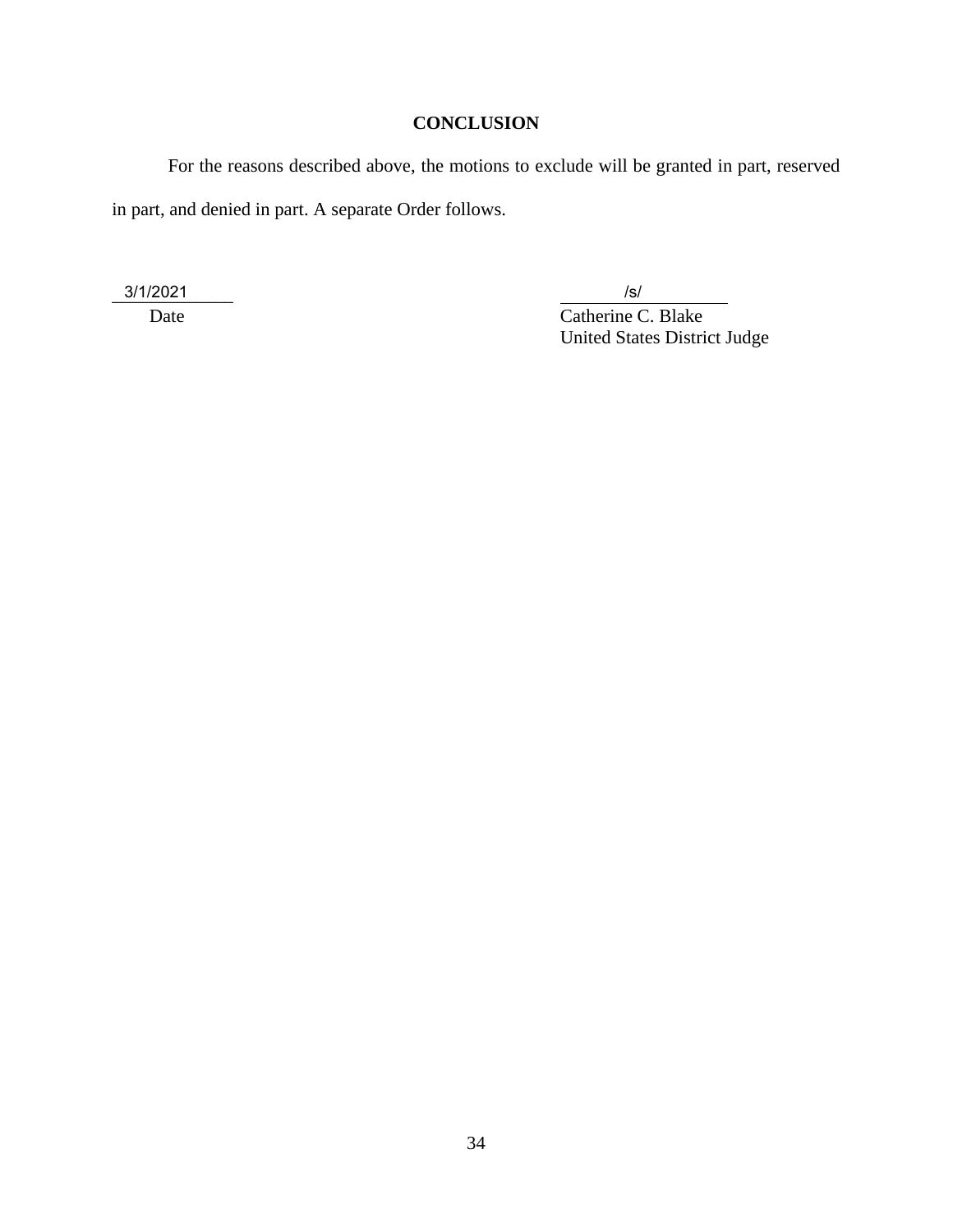# **UNITED STATES DISTRICT COURT FOR THE DISTRICT OF MARYLAND**

## **IN RE: SMITH & NEPHEW BIRMINGHAM HIP RESURFACING (BHR) HIP IMPLANT PRODUCTS LIABILITY LITIGATION**

MDL No. 2775 Master Docket No. 1:17-md-2775

JUDGE CATHERINE C. BLAKE

THIS DOCUMENT RELATES TO ALL BHR TRACK CASES

# **ORDER**

Upon consideration of Smith & Nephew's motions to exclude the opinion testimony of five of the plaintiffs' expert witnesses, all responses and replies thereto, and the oral arguments of counsel, it is hereby Ordered that:

- 1. Smith & Nephew's motion to exclude the opinion testimony of Larry Spears (ECF 2383) is GRANTED in part, RESERVED in part, and DENIED in part as set forth in detail in the accompanying Memorandum;
- 2. Smith & Nephew's motion to exclude the opinion testimony of Mari Truman (ECF 2385) is GRANTED in part, RESERVED in part, and DENIED in part as set forth in detail in the accompanying Memorandum;
- 3. Smith & Nephew's motion to exclude the opinion testimony of Jeffrey Shapiro (ECF 2386) is GRANTED in part, RESERVED in part, and DENIED in part as set forth in detail in the accompanying Memorandum;
- 4. Smith & Nephew's motion to exclude the opinion testimony of L. Scott Marshall (ECF 2387) is GRANTED in part, RESERVED in part, and DENIED in part as set forth in detail in the accompanying Memorandum;